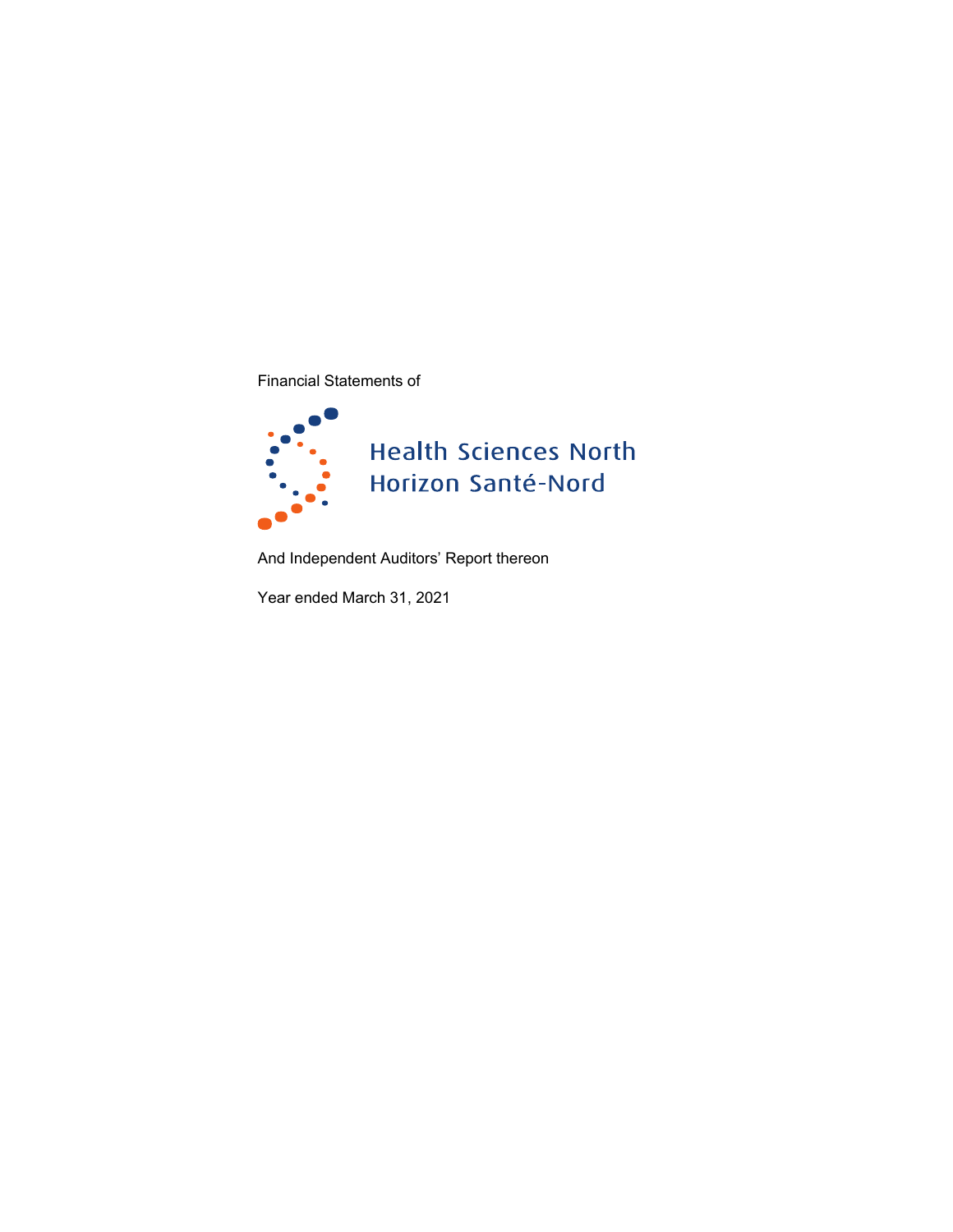

KPMG LLP Claridge Executive Centre 144 Pine Street Sudbury Ontario P3C 1X3 Canada Telephone (705) 675-8500 Fax (705) 675-7586

### **INDEPENDENT AUDITORS' REPORT**

To the Board of Directors of Health Sciences North

### *Opinion*

We have audited the financial statements of Health Sciences North (the "Entity"), which comprise:

- the statement of financial position as at March 31, 2021
- the statement of operations for the year then ended
- the statement of changes in net assets (debt) for the year then ended
- the statement of cash flows for the year then ended
- and notes to the financial statements, including a summary of significant accounting policies

(Hereinafter referred to as the ''financial statements'').

In our opinion, the accompanying financial statements present fairly, in all material respects, the financial position of the Entity as at March 31, 2021, and its results of operations and its cash flows for the year then ended in accordance with Canadian public sector accounting standards.

#### *Basis for Opinion*

We conducted our audit in accordance with Canadian generally accepted auditing standards. Our responsibilities under those standards are further described in the **''Auditors' Responsibilities for the Audit of the Financial Statements''** section of our auditors' report.

We are independent of the Entity in accordance with the ethical requirements that are relevant to our audit of the financial statements in Canada and we have fulfilled our other ethical responsibilities in accordance with these requirements.

We believe that the audit evidence we have obtained is sufficient and appropriate to provide a basis for our opinion.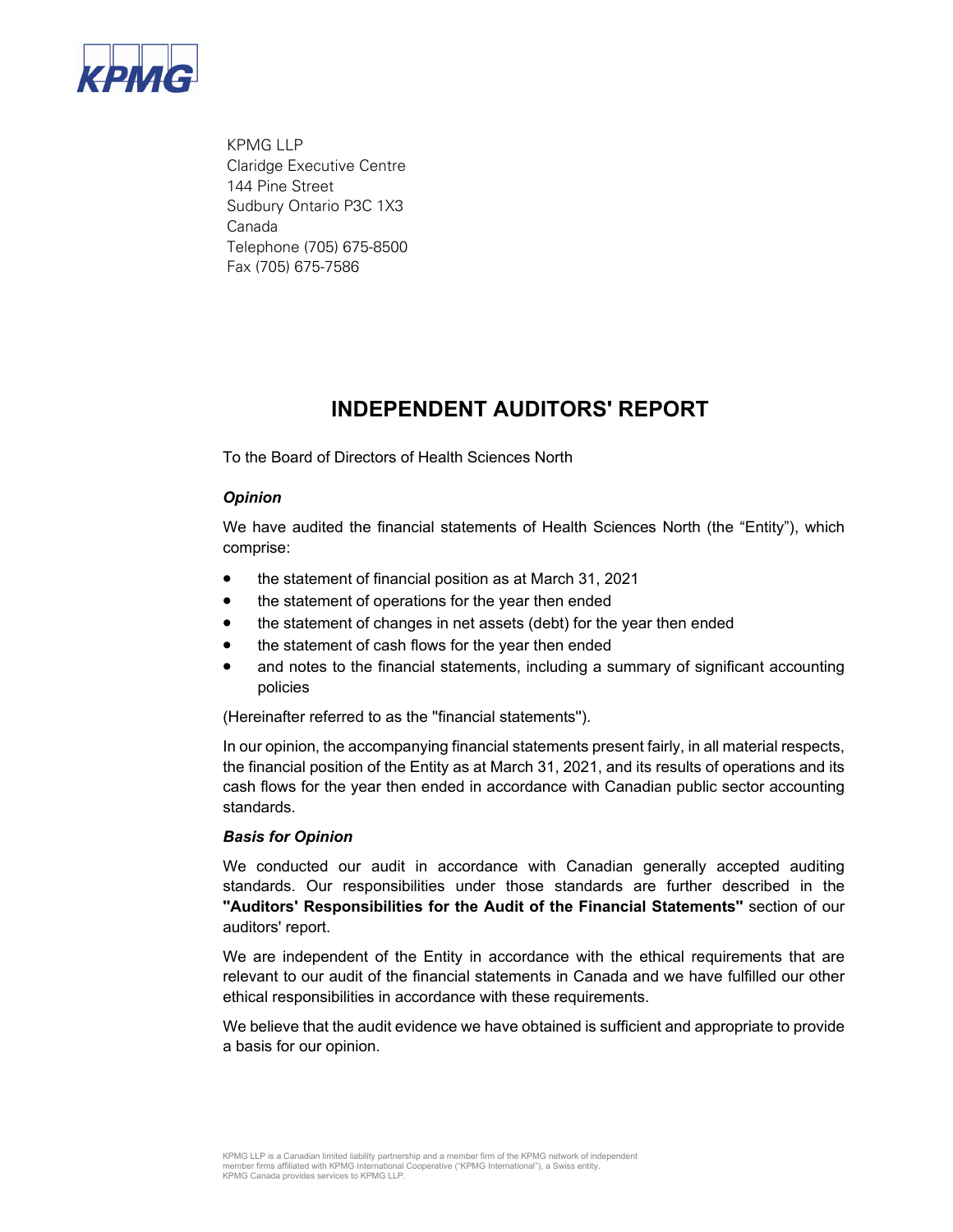

Page 2

#### *Responsibilities of Management for the Financial Statements*

Management is responsible for the preparation and fair presentation of these financial statements in accordance with Canadian public sector accounting standards, and for such internal control as management determines is necessary to enable the preparation of financial statements that are free from material misstatement, whether due to fraud or error.

In preparing the financial statements, management is responsible for assessing the Entity's ability to continue as a going concern, disclosing, as applicable, matters related to going concern and using the going concern basis of accounting unless management either intends to liquidate the Entity or to cease operations, or has no realistic alternative but to do so.

### *Auditors' Responsibilities for the Audit of the Financial Statements*

Our objectives are to obtain reasonable assurance about whether the financial statements as a whole are free from material misstatement, whether due to fraud or error, and to issue an auditors' report that includes our opinion.

Reasonable assurance is a high level of assurance, but is not a guarantee that an audit conducted in accordance with Canadian generally accepted auditing standards will always detect a material misstatement when it exists.

Misstatements can arise from fraud or error and are considered material if, individually or in the aggregate, they could reasonably be expected to influence the economic decisions of users taken on the basis of the financial statements.

As part of an audit in accordance with Canadian generally accepted auditing standards, we exercise professional judgment and maintain professional skepticism throughout the audit.

We also:

• Identify and assess the risks of material misstatement of the financial statements, whether due to fraud or error, design and perform audit procedures responsive to those risks, and obtain audit evidence that is sufficient and appropriate to provide a basis for our opinion.

The risk of not detecting a material misstatement resulting from fraud is higher than for one resulting from error, as fraud may involve collusion, forgery, intentional omissions, misrepresentations, or the override of internal control.

- Obtain an understanding of internal control relevant to the audit in order to design audit procedures that are appropriate in the circumstances, but not for the purpose of expressing an opinion on the effectiveness of the Entity's internal control.
- Evaluate the appropriateness of accounting policies used and the reasonableness of accounting estimates and related disclosures made by management.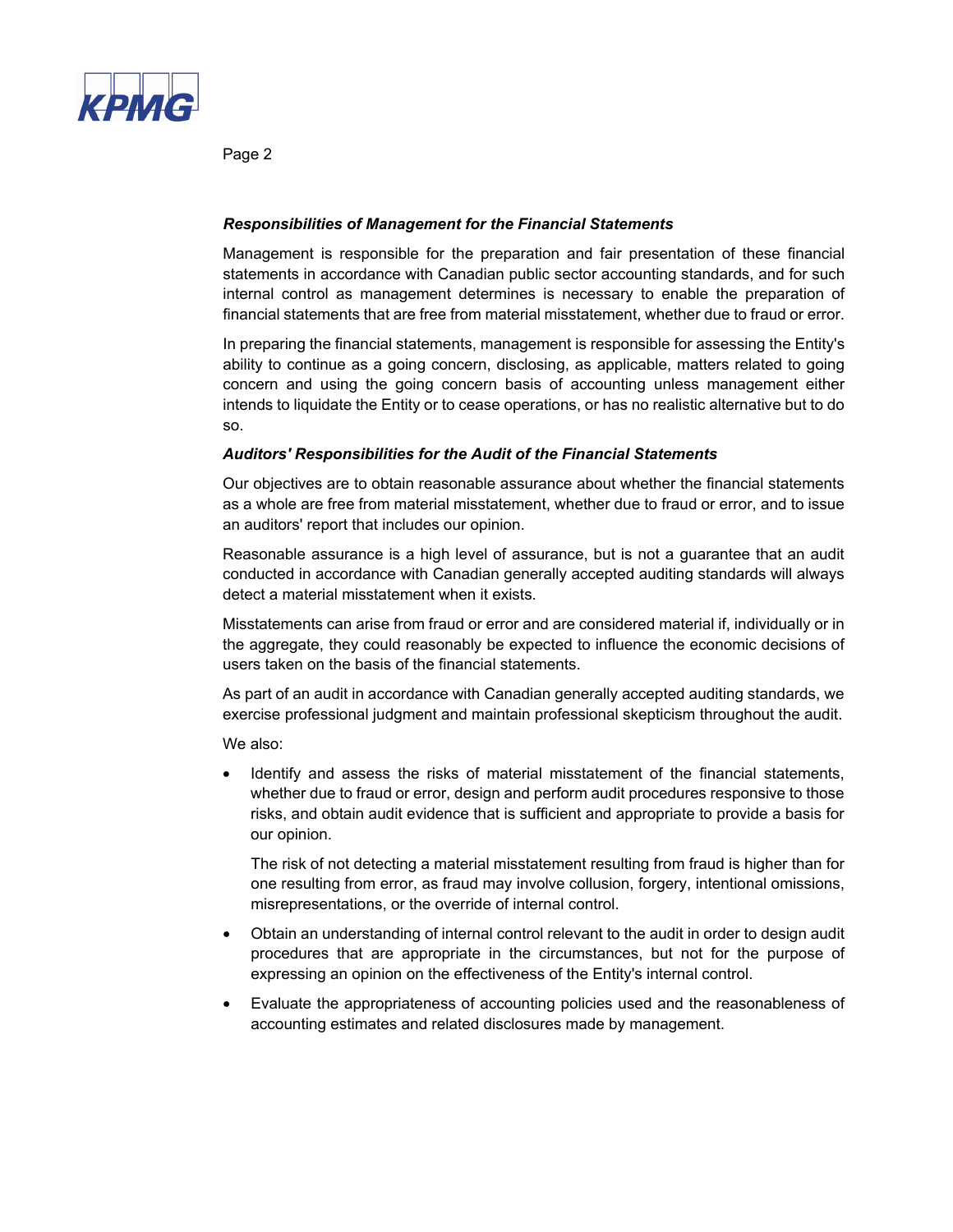

Page 3

- Conclude on the appropriateness of management's use of the going concern basis of accounting and, based on the audit evidence obtained, whether a material uncertainty exists related to events or conditions that may cast significant doubt on the Entity's ability to continue as a going concern. If we conclude that a material uncertainty exists, we are required to draw attention in our auditors' report to the related disclosures in the financial statements or, if such disclosures are inadequate, to modify our opinion. Our conclusions are based on the audit evidence obtained up to the date of our auditors' report. However, future events or conditions may cause the Entity to cease to continue as a going concern.
- Evaluate the overall presentation, structure and content of the financial statements, including the disclosures, and whether the financial statements represent the underlying transactions and events in a manner that achieves fair presentation
- Communicate with those charged with governance regarding, among other matters, the planned scope and timing of the audit and significant audit findings, including any significant deficiencies in internal control that we identify during our audit.

 $KPMG$  14P

Chartered Professional Accountants, Licensed Public Accountants

Sudbury, Canada May 25, 2021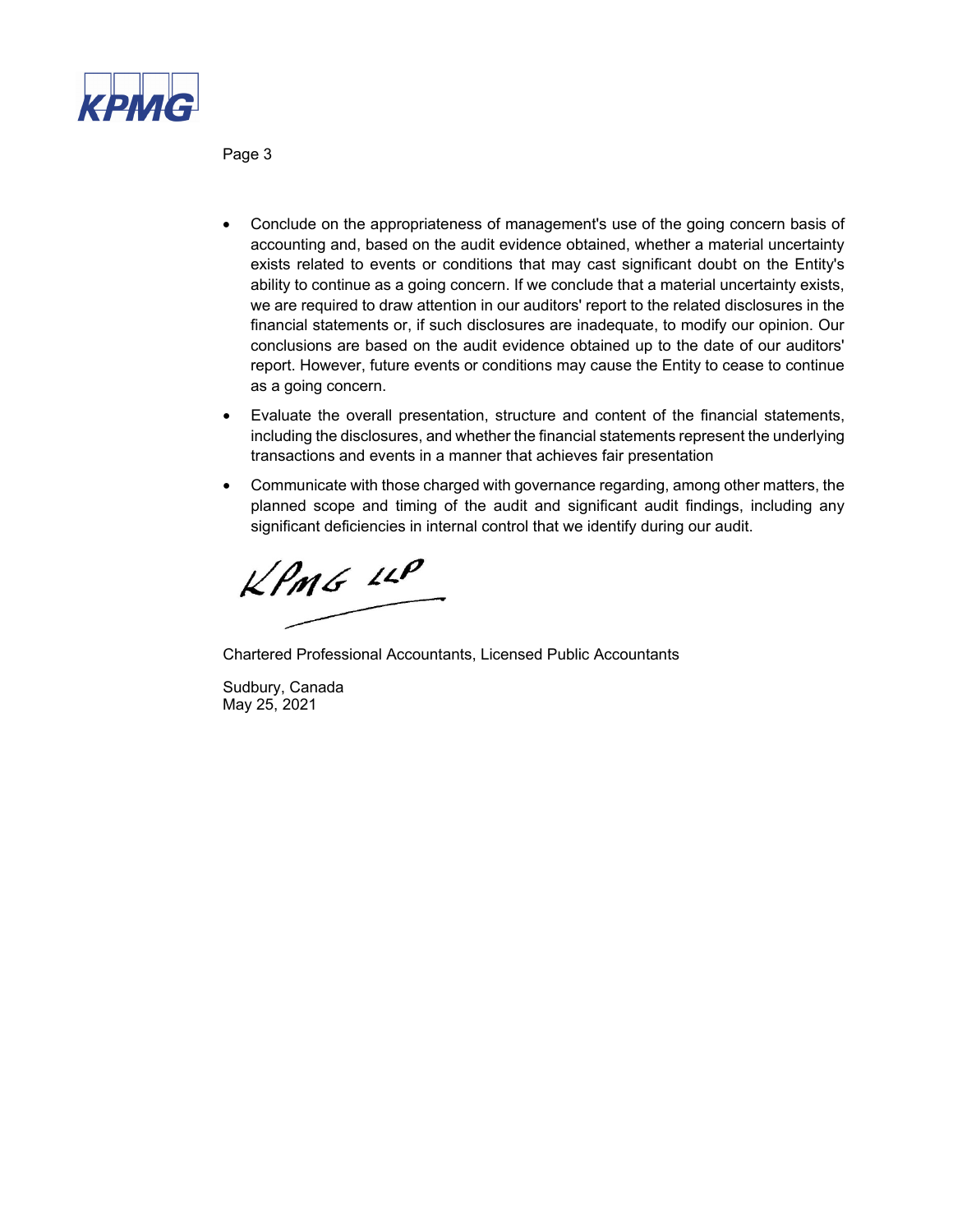### Statement of Operations

Year ended March 31, 2021, with comparative information for 2020 (in thousands of dollars)

|                                                                     | 2021          | 2020          |
|---------------------------------------------------------------------|---------------|---------------|
|                                                                     |               |               |
| Revenue:                                                            |               |               |
| Ontario Health North and Ministry of Health                         | \$<br>310,498 | \$<br>311,949 |
| Cancer Care Ontario                                                 | 75,076        | 70,031        |
| Specifically funded programs                                        | 46,326        | 46,890        |
| <b>Patient services</b>                                             | 29,284        | 37,139        |
| Other                                                               | 53,085        | 44,588        |
| Amortization - deferred capital contributions for equipment         | 5,449         | 6,892         |
|                                                                     | 519,718       | 517,489       |
| Expenses:                                                           |               |               |
| Salaries and wages                                                  | 233,049       | 218,003       |
| Employee benefits                                                   | 74,799        | 62,767        |
| Medical staff remuneration                                          | 30,555        | 29,493        |
| Supplies and other                                                  | 82,095        | 66,770        |
| Interest on long-term debt                                          | 847           | 1,015         |
| Medical and surgical                                                | 33,719        | 34,139        |
| <b>Drugs</b>                                                        | 53,450        | 41,909        |
| Specifically funded programs                                        | 46,430        | 46,882        |
| Amortization - equipment                                            | 14,126        | 16,673        |
|                                                                     | 569,070       | 517,651       |
| Deficiency of revenue over expenses before undernoted item          | (49, 352)     | (162)         |
| Ministry of Health pandemic funding (note 17)                       | 52,308        | 500           |
| Excess of revenue over expenses from Hospital operations            | 2,956         | 338           |
| Amortization - buildings                                            | (11,026)      | (11, 465)     |
| Amortization - deferred capital contributions for buildings         | 9,444         | 9,380         |
| Excess (deficiency) of revenue over expenses before undernoted item | 1,374         | (1,747)       |
| Ministry of Health working capital funding (note 18)                | 17,665        |               |
| Liabilities assumed from Sudbury Hospital Services (note 14(c))     | 1,781         |               |
| Excess (deficiency) of revenue over expenses                        | \$<br>20,820  | \$<br>(1,747) |
|                                                                     |               |               |

See accompanying notes to financial statements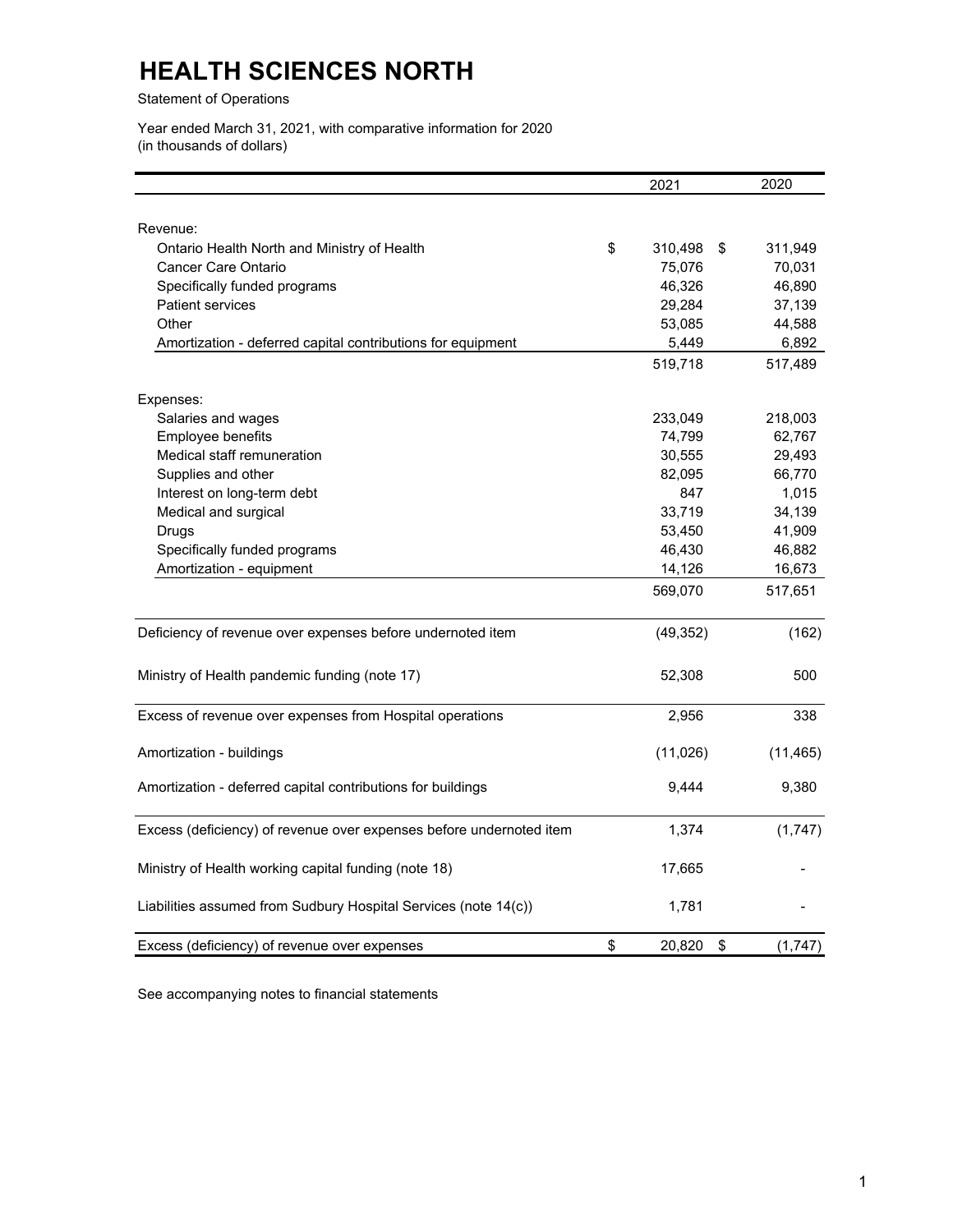Statement of Financial Position

March 31, 2021, with comparative information for 2020 (in thousands of dollars)

|                                                    | 2021          | 2020          |  |  |
|----------------------------------------------------|---------------|---------------|--|--|
|                                                    |               |               |  |  |
| <b>Assets</b>                                      |               |               |  |  |
| Current assets:                                    |               |               |  |  |
| Cash                                               | \$<br>8,775   | \$<br>13,376  |  |  |
| Accounts receivable (note 2)                       | 68,764        | 31,117        |  |  |
| Inventories                                        | 12,686        | 6,269         |  |  |
| Prepayments                                        | 11,060        | 7,170         |  |  |
|                                                    | 101,285       | 57,932        |  |  |
| Long-term receivables (note 3)                     | 1,729         | 2,221         |  |  |
| Capital assets (note 4)                            | 353,749       | 342,663       |  |  |
|                                                    | \$<br>456,763 | \$<br>402,816 |  |  |
|                                                    |               |               |  |  |
| Liabilities and Net Assets (Debt)                  |               |               |  |  |
| <b>Current liabilities:</b>                        |               |               |  |  |
| Accounts payable and accrued liabilities (note 6)  | \$<br>113,346 | \$<br>91,707  |  |  |
| Current portion of long-term obligations (note 10) | 1,209         | 1,554         |  |  |
|                                                    | 114,555       | 93,261        |  |  |
| Deferred contributions (note 7)                    | 398           | 655           |  |  |
| Deferred capital contributions (note 8)            | 271,713       | 264,606       |  |  |
| Employee post-retirement benefits (note 9)         | 30,639        | 28,783        |  |  |
| Long-term obligations (note 10)                    | 25,456        | 22,329        |  |  |
|                                                    | 442,761       | 409,634       |  |  |
| Net assets (debt)                                  | 14,002        | (6, 818)      |  |  |
| Contingencies (note 14)                            |               |               |  |  |
| COVID-19 impacts (note 19)                         |               |               |  |  |
|                                                    |               |               |  |  |
|                                                    | \$<br>456,763 | \$<br>402,816 |  |  |

See accompanying notes to financial statements

On behalf of the Board:

\_\_\_\_\_\_\_\_\_\_\_\_\_\_\_\_\_\_\_\_\_\_\_\_\_\_\_\_\_\_\_ Chair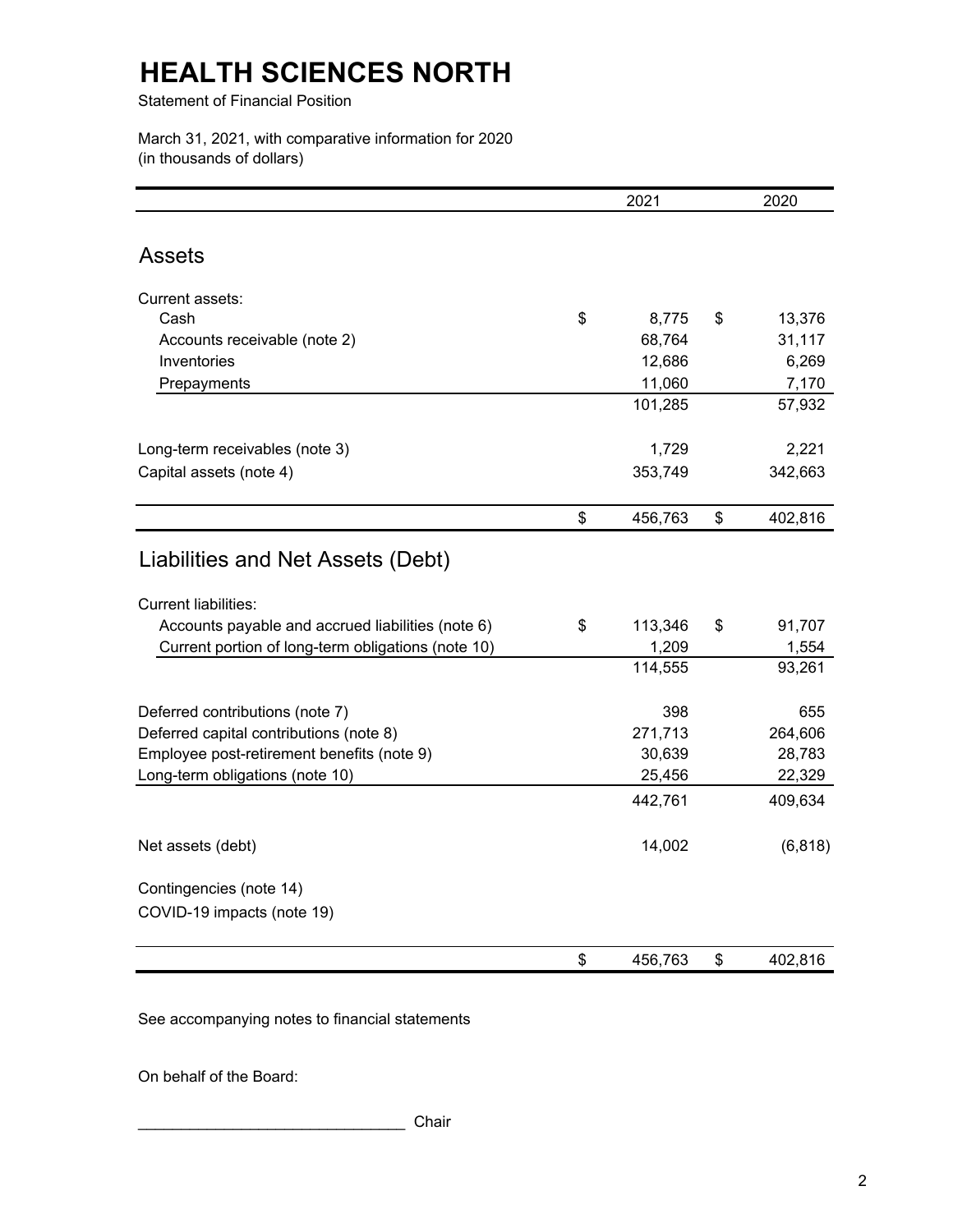Statement of Changes in Net Assets (Debt)

Year ended March 31, 2021, with comparative information for 2020 (in thousands of dollars)

|                                              | 2021               | 2020     |  |  |
|----------------------------------------------|--------------------|----------|--|--|
| Net debt, beginning of year                  | \$<br>$(6,818)$ \$ | (5,071)  |  |  |
| Excess (deficiency) of revenue over expenses | 20,820             | (1,747)  |  |  |
| Net assets (debt), end of year               | \$<br>14,002<br>-S | (6, 818) |  |  |

See accompanying notes to financial statements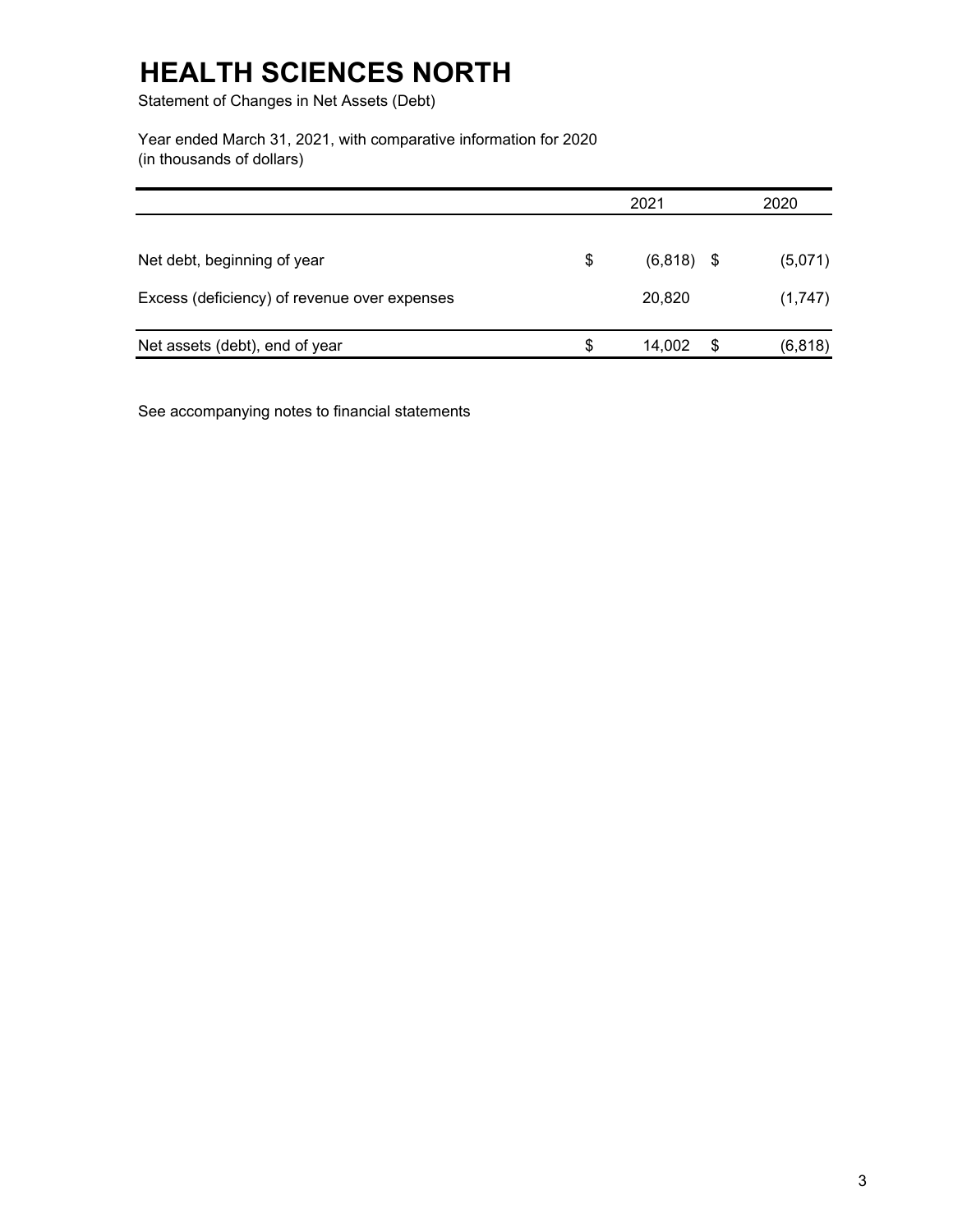Statement of Cash Flows

Year ended March 31, 2021, with comparative information for 2020 (in thousands of dollars)

|                                                | 2021               | 2020      |
|------------------------------------------------|--------------------|-----------|
|                                                |                    |           |
| Cash flows from operating activities:          |                    |           |
| Excess (deficiency) of revenue over expenses   | \$<br>\$<br>20,820 | (1,747)   |
| Adjustments for:                               |                    |           |
| Amortization of capital assets                 | 25,152             | 28,138    |
| Amortization of deferred capital contributions | (14, 893)          | (16, 272) |
| Increase in accrued benefits obligation        | 1,856              | 2,215     |
|                                                | 32,935             | 12,334    |
| Change in non-cash working capital (note 11)   | (26, 660)          | 7,522     |
|                                                | 6,275              | 19,856    |
| Cash flows from capital activities:            |                    |           |
| Additions to capital assets:                   |                    |           |
| - medical learners project                     | (7, 756)           | (7, 454)  |
| - equipment                                    | (22, 787)          | (14, 838) |
| - building                                     | (5,695)            | (6, 794)  |
| Increase in deferred capital contributions     | 22,000             | 13,650    |
|                                                | (14, 238)          | (15, 436) |
| Cash flows from financing activities:          |                    |           |
| Decrease in long-term receivables              | 492                | 851       |
| Increase (decrease) in deferred contributions  | (257)              | 85        |
| Increase (decrease) in long-term obligations   | 3,127              | (1, 554)  |
|                                                | 3,362              | (618)     |
| Net increase (decrease) in cash                | (4,601)            | 3,802     |
| Cash, beginning of year                        | 13,376             | 9,574     |
| Cash, end of year                              | \$<br>\$<br>8,775  | 13,376    |

See accompanying notes to financial statements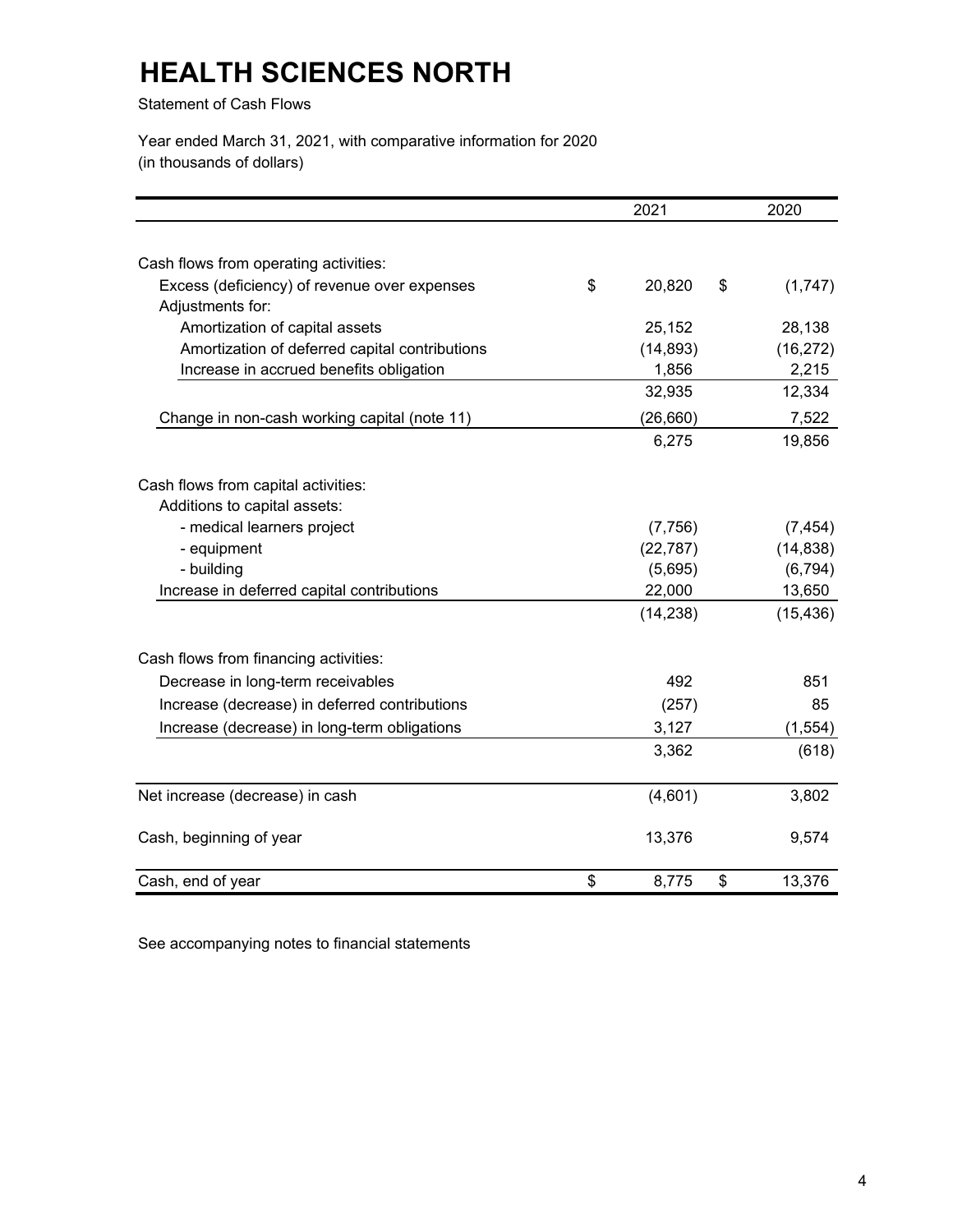Notes to Financial Statements

Year ended March 31, 2021 (In thousands of dollars)

Health Sciences North (the "Hospital") was incorporated under the laws of Ontario on June 30, 1997 and is exempt from income taxes under Section 149 of the Income Tax Act.

### **1. Significant accounting policies:**

The financial statements have been prepared by management in accordance with Canadian public sector accounting standards including the 4200 standards for government not-for-profit organizations.

(a) Revenue recognition:

The Hospital accounts for contributions, which include donations and government grants, under the deferral method of accounting.

Under the Health Insurance Act and Regulations thereto, the Hospital is funded primarily by the Province of Ontario in accordance with budget arrangements established by the Ministry of Health (the "MOH") and Ontario Health North ("OHN"). Operating grants are recorded as revenue in the period to which they relate. Grants approved but not received at the end of an accounting period are accrued. Where a portion of a grant relates to a future period, it is deferred and recognized in the subsequent period.

Unrestricted contributions are recognized as revenue when received or receivable if the amounts can be reasonably estimated and collection is reasonably assured.

Externally restricted contributions are recognized as revenue in the period in which the related expenses are recognized.

Contributions restricted for the purchase of capital assets are deferred and amortized into revenue on the straight-line basis, at rates corresponding to those of the related capital assets.

Revenue from patient and other services is recognized when the service is provided.

(b) Inventories:

Inventories are stated at the lower of average cost and net realizable value. Cost comprises all costs to purchase, convert and any other costs in bringing the inventories to their present location and condition.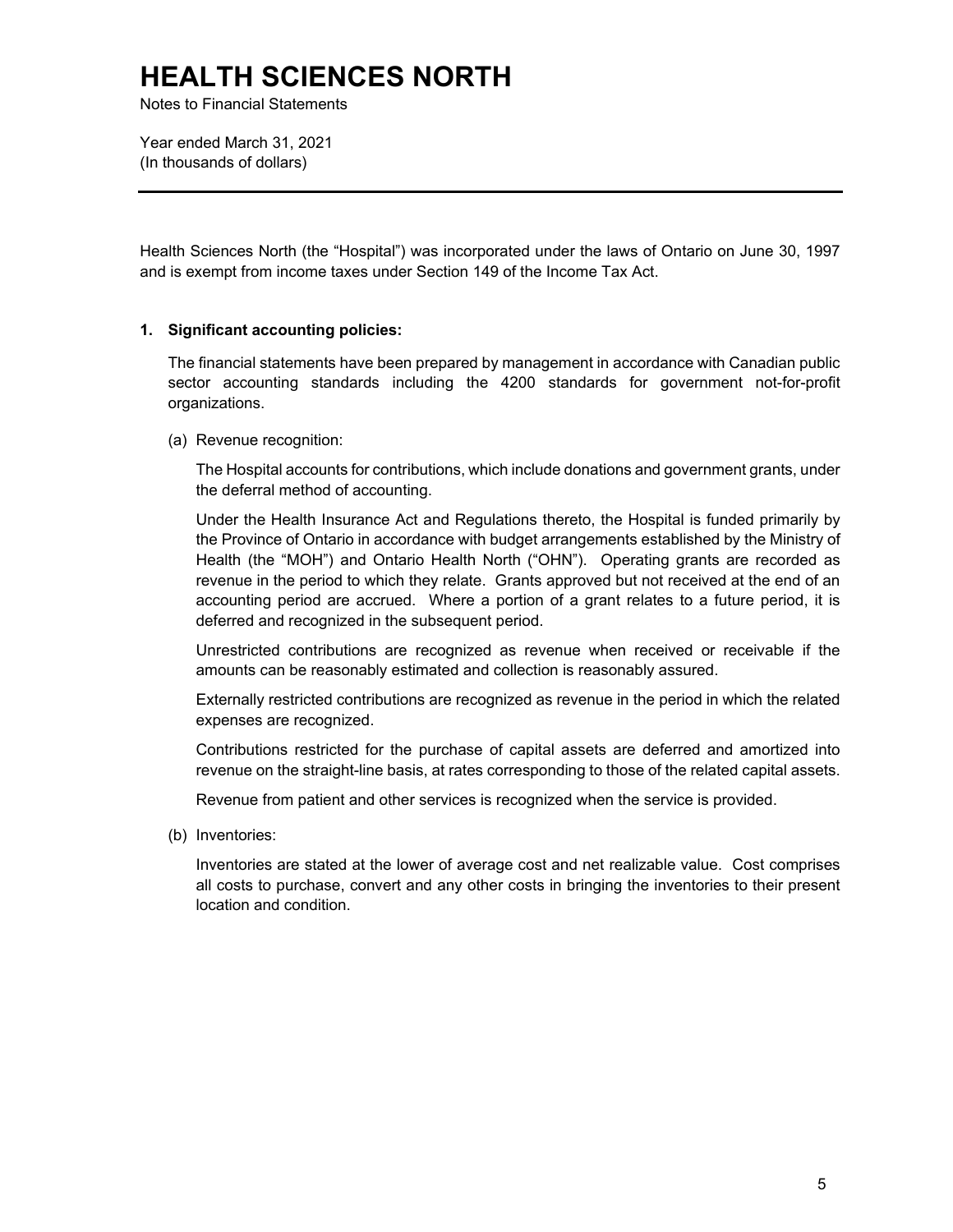Notes to Financial Statements

Year ended March 31, 2021 (In thousands of dollars)

### **1. Significant accounting policies (continued):**

(c) Capital assets:

Purchased capital assets are recorded at cost. Assets acquired under capital leases are initially recorded at the present value of the future minimum lease payments and amortized over the useful life of the assets. Minor equipment replacements are expensed in the year of replacement.

Construction in progress is not amortized until construction is complete and the facilities come into use.

Amortization is provided on the straight-line basis at the following range of annual rates:

| Buildings and site services | 2% - 10%  |  |
|-----------------------------|-----------|--|
| Furniture and equipment     | 5% - 20%  |  |
| Information technology      | 10% - 33% |  |
|                             |           |  |

In the year of acquisition, amortization is provided at one-half of the rates otherwise charged.

Long-lived assets, including capital assets subject to amortization, are reviewed for impairment whenever events or changes in circumstances indicate that the carrying amount of an asset may not be recoverable. Recoverability is measured by a comparison of the carrying amount to the estimated undiscounted future cash flows expected to be generated by the asset. If the carrying amount of the asset exceeds its estimated future cash flows, an impairment charge is recognized by the amount by which the carrying amount of the asset exceeds the fair value of the asset. When quoted market prices are not available, the Hospital uses the expected future cash flows discounted at a rate commensurate with the risks associated with the recovery of the asset as an estimate of fair value.

Assets to be disposed of would be separately presented in the statement of financial position and reported at the lower of the carrying amount or fair value less costs to sell, and are no longer amortized. The asset and liabilities of a disposed group classified as held for sale would be presented separately in the appropriate asset and liability sections of the statement of financial position.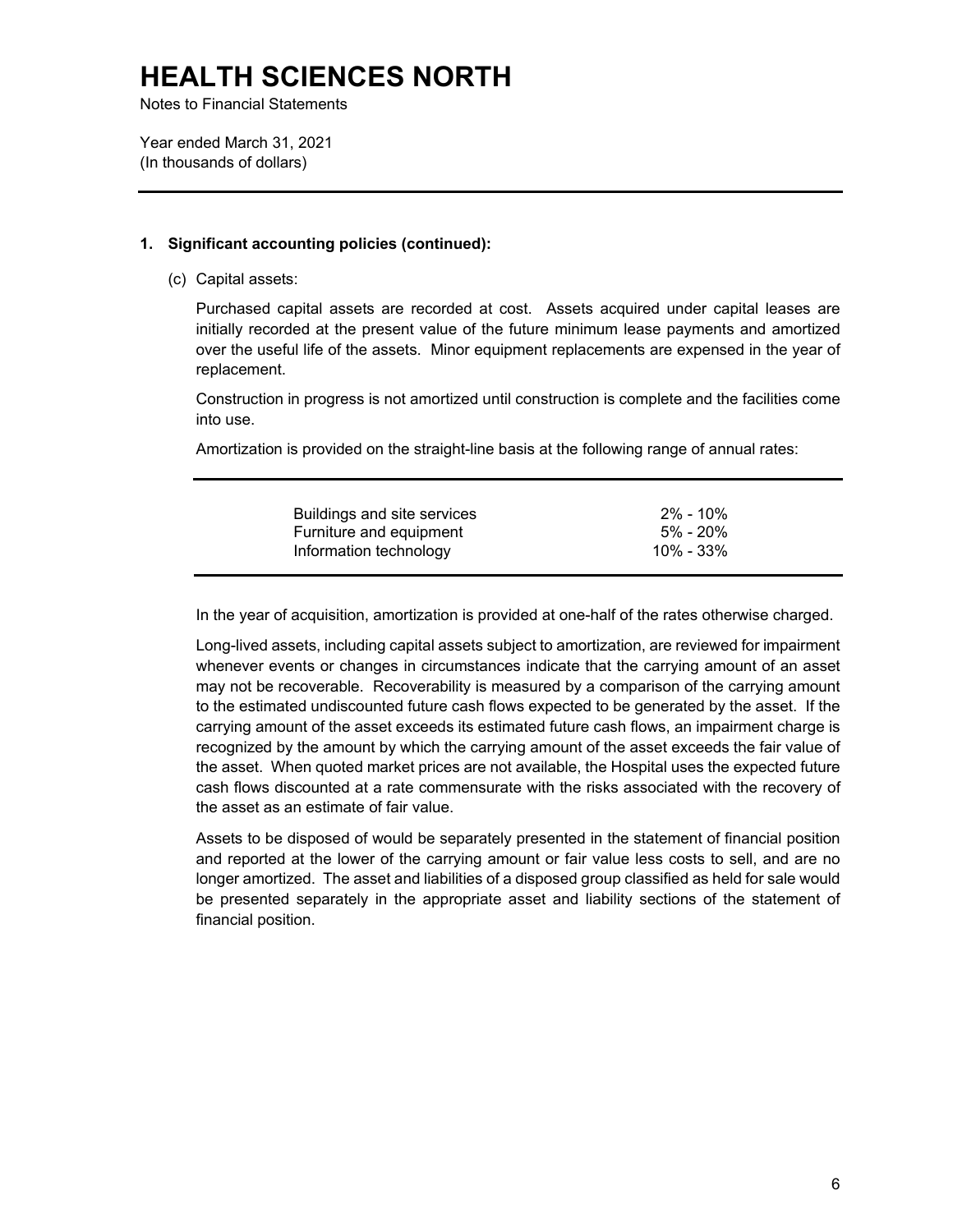Notes to Financial Statements

Year ended March 31, 2021 (In thousands of dollars)

### **1. Significant accounting policies (continued):**

(d) Related entities:

The notes to financial statements include information of the following entities (note 13):

Health Sciences North Foundation Northern Cancer Foundation Health Sciences North Volunteer Association Sudbury Hospital Services Sudbury Vascular Laboratory Ltd. Health Sciences North Research Institute ("HSNRI") NEO Kids Foundation

The investment in the controlled for-profit entity, Sudbury Vascular Laboratory Ltd., is accounted for by the equity method. The other entities are not consolidated.

### (e) Employee post-retirement benefits:

The Hospital accrues its obligations for employee benefit plans. The cost of non-pension postretirement and post-employment benefits earned by employees is actuarially determined using the projected benefit method pro-rated on service and management's best estimate of retirement ages of employees and expected health care costs.

Actuarial gains (losses) on the accrued benefit obligation arise from changes in actuarial assumptions used to determine the accrued benefit obligation. The net accumulated actuarial gains (losses) are amortized over the average remaining service period of active employees. The average remaining service period of the active employees covered by the employee benefit plan is 11.8 years.

Past service costs arising from plan amendments are recognized immediately in the period the plan amendments occur.

The Hospital is an employer member of the Health Care of Ontario Pension Plan (the "Plan"), which is a multi-employer, defined benefit pension plan. The Hospital has adopted defined contribution plan accounting principles for this Plan because insufficient information is available to apply defined benefit plan accounting principles. The Hospital records as pension expense the current service cost, amortization of past service costs and interest costs related to the future employer contributions to the Plan for past employee service.

(f) Use of estimates:

The preparation of the financial statements requires management to make estimates and assumptions that affect the reported amounts of assets and liabilities and disclosure of contingent assets and liabilities at the date of the financial statements and the reported amounts of revenue and expenses during the periods specified. Significant items subject to such estimates and assumptions include the carrying amount of capital assets; valuation allowances for receivables, and inventories; valuation of financial instruments; and assets and obligations related to employee future benefits. Actual results could differ from those estimates. These estimates are reviewed periodically, and, as adjustments become necessary, they are reported in earnings in the year in which they become known.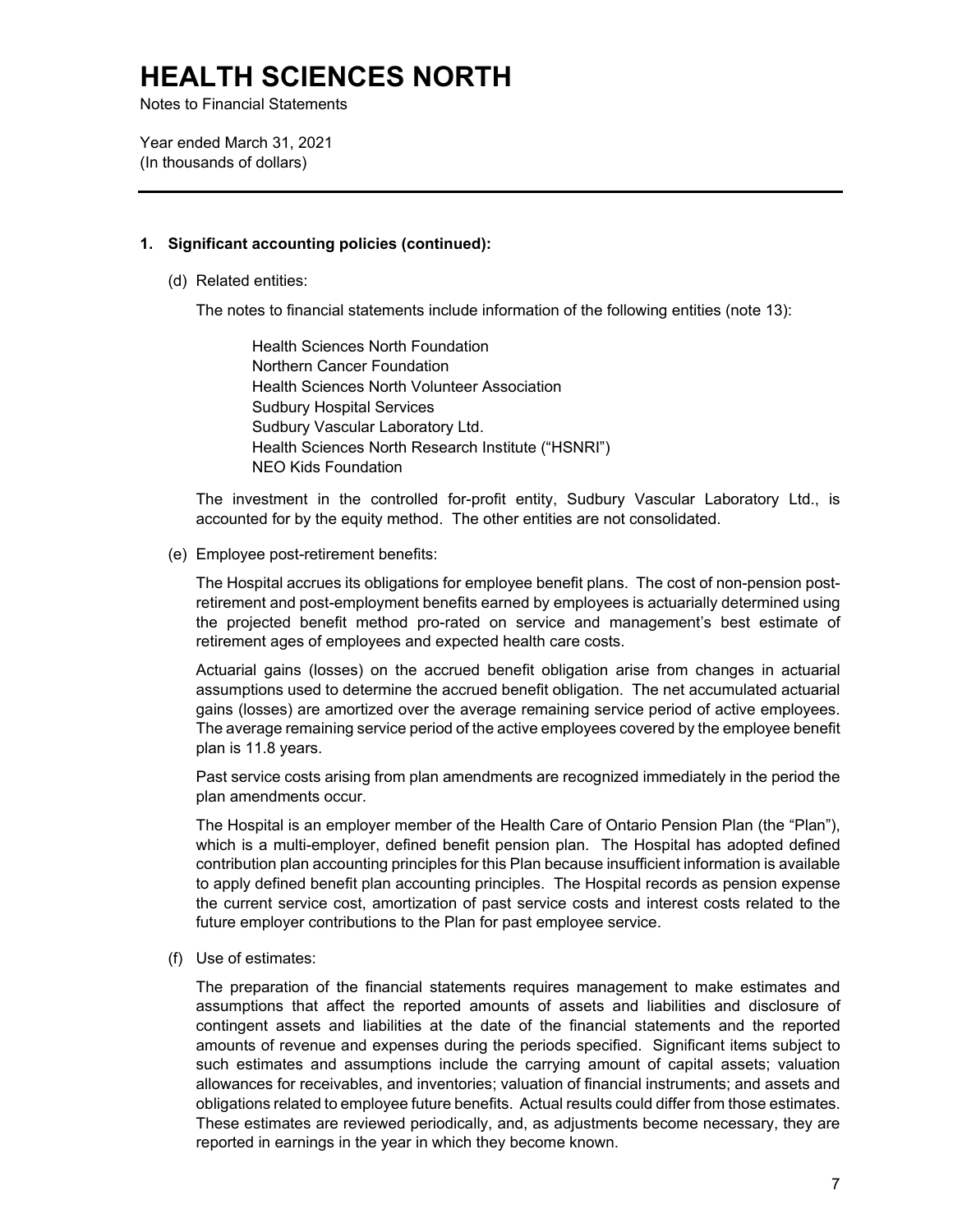Notes to Financial Statements

Year ended March 31, 2021 (In thousands of dollars)

### **1. Significant accounting policies (continued):**

(g) Funding adjustments:

The Hospital receives grants from the OHN, MOH and Cancer Care Ontario ("CCO") for specific services. Pursuant to the related agreements, if the Hospital does not meet specified levels of activity, the OHN, MOH or CCO are entitled to seek refunds. Should any amounts become refundable, the refunds would be charged to operations in the period in which the refund is determined to be payable. Should programs and activities incur a deficit, the Hospital records any recoveries thereon in the period in which collection is received.

(h) Contributed services:

A substantial number of volunteers contribute a significant amount of their time each year. Given the difficulty of determining the fair market value, contributed services are not recognized in the financial statements.

(i) Financial instruments:

All financial instruments are initially recorded on the statement of financial position at fair value.

All investments, if any, held in equity instruments that trade in an active market are recorded at fair value. Management has elected to record investments at fair value as they are managed and evaluated on a fair value basis. Freestanding derivative instruments that are not equity instruments that are quoted in an active market are subsequently measured at fair value.

Unrealized changes in fair value are recognized in the statement of remeasurement gains and losses until they are realized, when they are transferred to the statement of operations.

Transaction costs incurred on the acquisition of financial instruments measured subsequently at fair value are expensed as incurred.

All financial assets are assessed for impairment on an annual basis. Where a decline in fair value is determined to be other than temporary, the amount of the loss is recognized in the statement of operations and any unrealized gain is adjusted through the statement of remeasurement gains and losses. On sale, the statement of remeasurement gains and losses associated with that instrument are reversed and recognized in the statement of operations.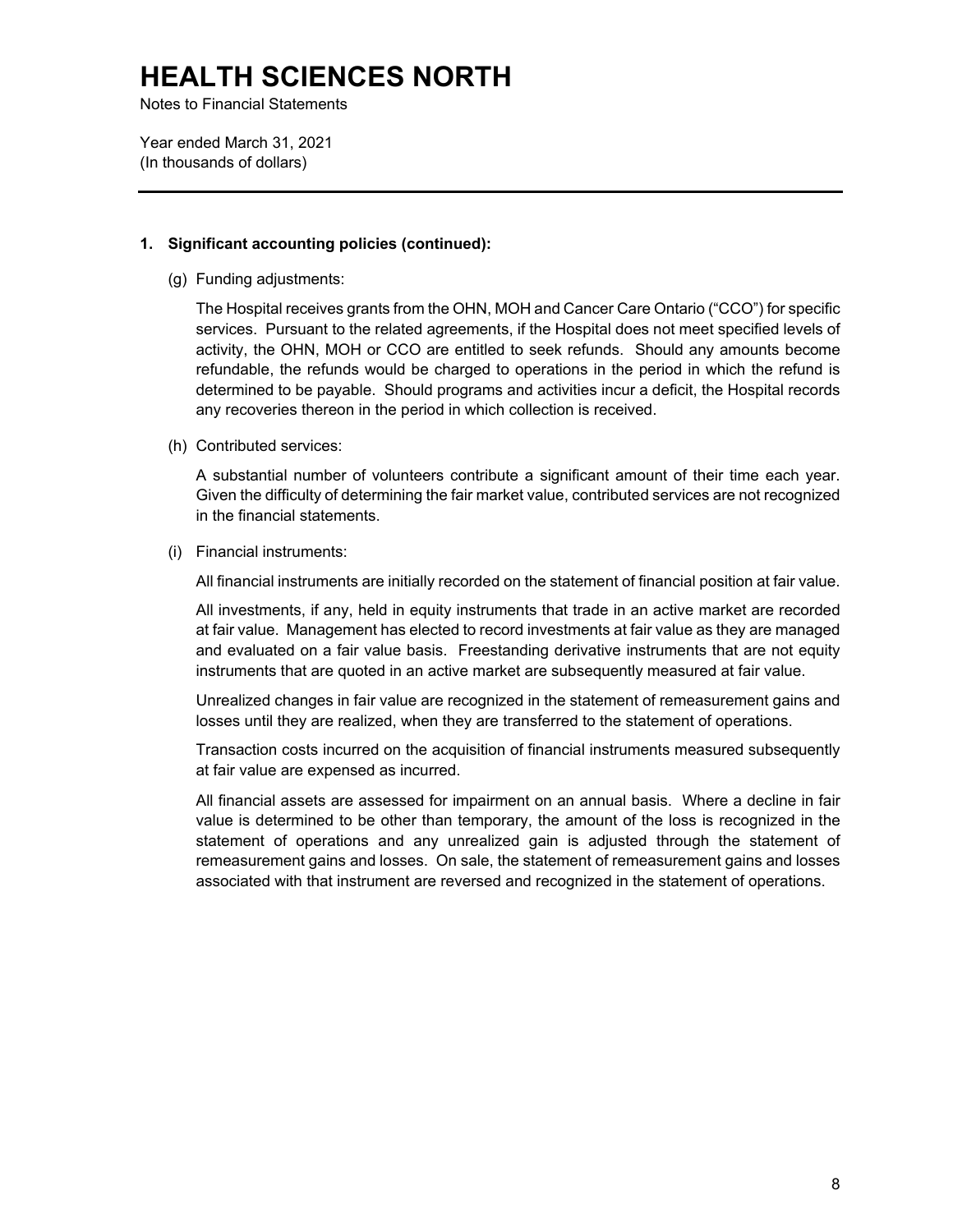Notes to Financial Statements

Year ended March 31, 2021 (In thousands of dollars)

### **2. Accounts receivable:**

|                                          | 2021         | 2020         |
|------------------------------------------|--------------|--------------|
|                                          |              |              |
| OHN and MOH                              | \$<br>41,428 | \$<br>6,621  |
| Patients                                 | 9,328        | 9,280        |
| Hospitals and agencies                   | 5,133        | 5,369        |
| Canada Revenue Agency (HST)              | 3,152        | 2,502        |
| CCO                                      | 1,897        | 3,078        |
| Current portion of long-term receivables | 993          | 1,171        |
| Other                                    | 9,405        | 5,668        |
|                                          | 71,336       | 33,689       |
| Less: allowance for doubtful accounts    | (2,572)      | (2, 572)     |
|                                          | \$<br>68,764 | \$<br>31,117 |

### **3. Long-term receivables:**

|                                   | 2021        | 2020        |
|-----------------------------------|-------------|-------------|
|                                   |             |             |
| <b>City of Greater Sudbury</b>    | \$<br>2,238 | \$<br>2,332 |
| <b>Northern Cancer Foundation</b> | 483         | 1,040       |
| <b>Sudbury Hospital Services</b>  |             | 20          |
|                                   | 2,721       | 3,392       |
| Less: current portion             | (992)       | (1, 171)    |
|                                   | \$<br>1.729 | \$<br>2,221 |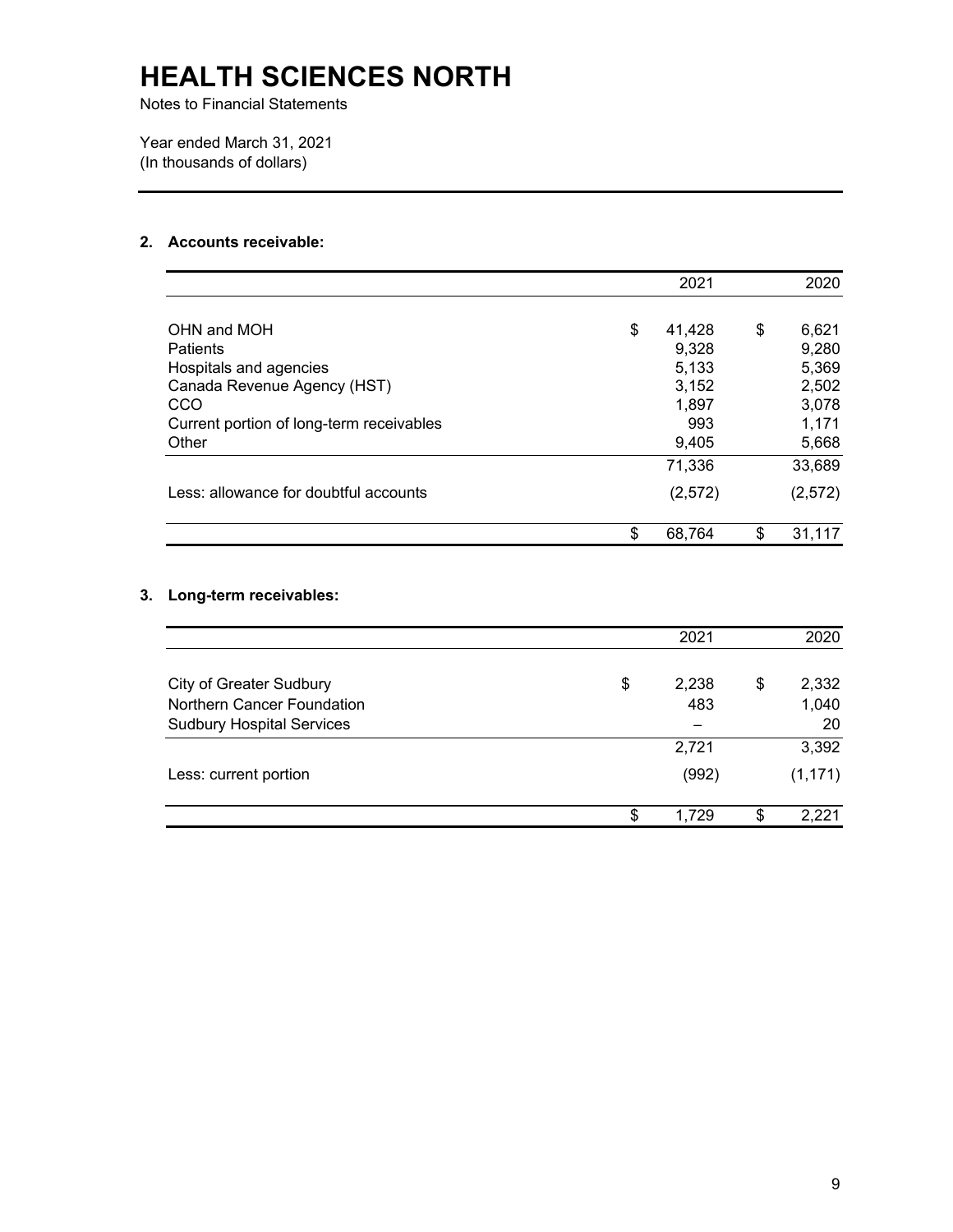Notes to Financial Statements

Year ended March 31, 2021 (In thousands of dollars)

### **4. Capital assets:**

|                             |               |    |                             |    | 2021              |
|-----------------------------|---------------|----|-----------------------------|----|-------------------|
|                             | Cost          |    | Accumulated<br>Amortization |    | Net book<br>Value |
| Property                    | \$<br>3.767   | \$ |                             | \$ | 3,767             |
| Buildings and site services | 152,789       |    | 91,292                      |    | 61,497            |
| Furniture and equipment     | 157,213       |    | 125,487                     |    | 31,726            |
| Information technology      | 89,490        |    | 71,549                      |    | 17,941            |
| Assets under capital leases | 5.133         |    | 5.004                       |    | 129               |
| Capital project - building  | 296,987       |    | 92,790                      |    | 204,197           |
| Capital project - equipment | 53,446        |    | 53,318                      |    | 128               |
| Projects in progress        | 34.364        |    |                             |    | 34,364            |
|                             | \$<br>793,189 | \$ | 439,440                     | S. | 353,749           |

|                             |               |                             |         |     | 2020    |  |                   |
|-----------------------------|---------------|-----------------------------|---------|-----|---------|--|-------------------|
|                             | Cost          | Accumulated<br>Amortization |         |     |         |  | Net book<br>Value |
|                             |               |                             |         |     |         |  |                   |
| Property                    | \$<br>3.767   | \$                          |         | \$  | 3,767   |  |                   |
| Buildings and site services | 144,806       |                             | 87.344  |     | 57,462  |  |                   |
| Furniture and equipment     | 145,567       |                             | 117,369 |     | 28,198  |  |                   |
| Information technology      | 84,484        |                             | 66,687  |     | 17,797  |  |                   |
| Assets under capital leases | 5.133         |                             | 4,678   |     | 455     |  |                   |
| Capital project - building  | 296,987       |                             | 85.408  |     | 211,579 |  |                   |
| Capital project - equipment | 53.446        |                             | 53.189  |     | 257     |  |                   |
| Projects in progress        | 23,148        |                             |         |     | 23,148  |  |                   |
|                             | \$<br>757.338 | \$                          | 414.675 | \$. | 342.663 |  |                   |

### **5. Bank indebtedness:**

The Hospital has arranged for credit facilities which include a demand operating line to \$40 million. The facilities bear interest at banker's prime rate less 0.25% (2020 – prime rate less 0.25%).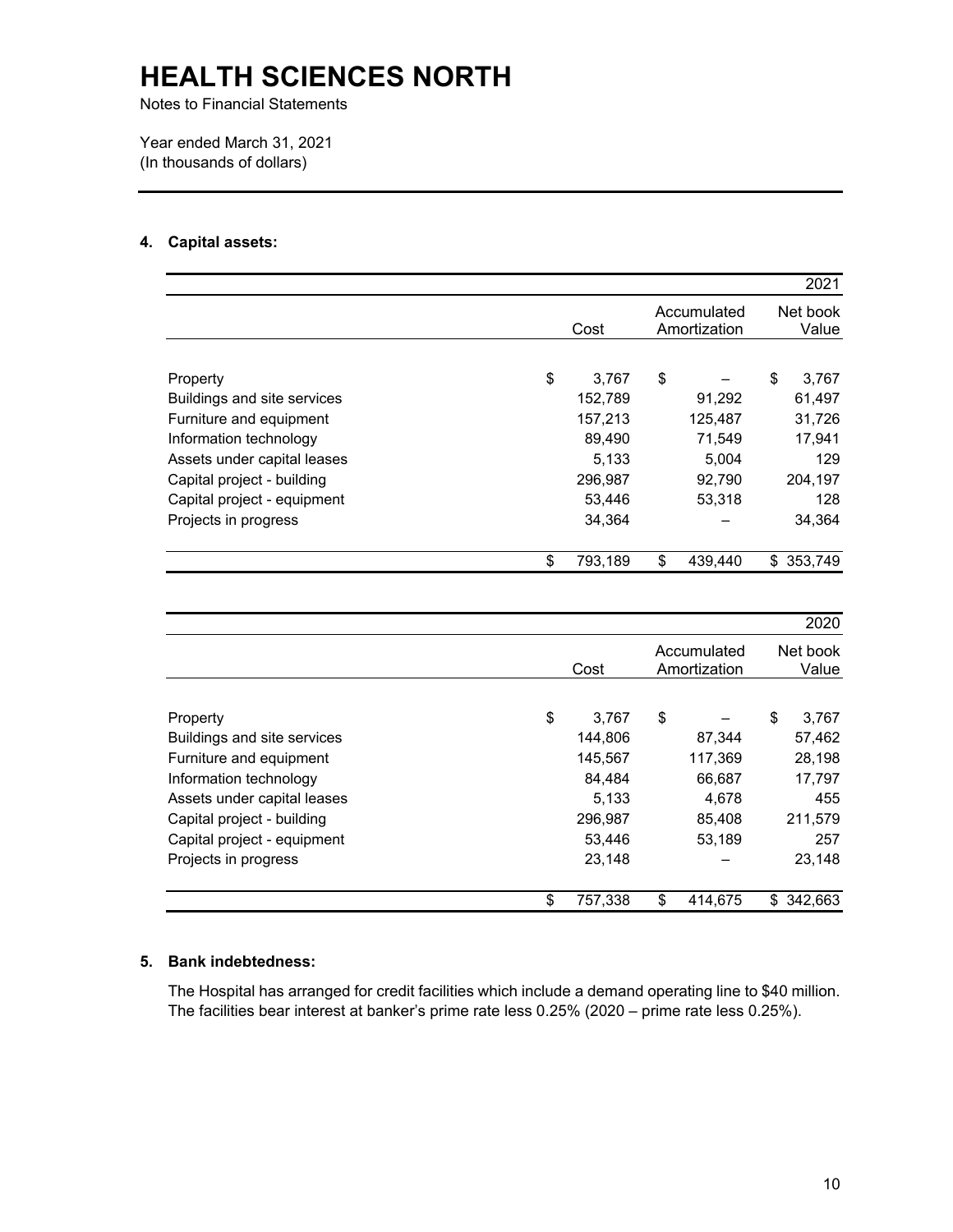Notes to Financial Statements

Year ended March 31, 2021 (In thousands of dollars)

### **6. Accounts payable and accrued liabilities:**

|                                           | 2021          | 2020         |
|-------------------------------------------|---------------|--------------|
| Accounts payable and accrued liabilities: |               |              |
| - operating                               | \$<br>44,845  | \$<br>43,461 |
| - capital                                 | 6,172         | 4,164        |
| - OHN and MOH                             | 13,607        | 7,922        |
| - CCO                                     | 768           | 2,094        |
| Payroll accruals:                         |               |              |
| - salaries and wages                      | 13,936        | 10,589       |
| - vacation pay                            | 21,161        | 17,374       |
| - sick leave                              | 102           | 116          |
| Deferred revenue                          | 12,755        | 5,987        |
|                                           | \$<br>113,346 | \$<br>91,707 |

### **7. Deferred contributions:**

Deferred contributions represent unspent externally restricted grants for research and other purposes. The changes in the deferred contributions balance are as follows:

|                                                                   | 2021       |   | 2020        |
|-------------------------------------------------------------------|------------|---|-------------|
| Balance, beginning of year                                        | \$<br>655  | S | 570         |
| Contributions received<br>Amounts transferred or taken to revenue | 4<br>(261) |   | 150<br>(65) |
| Balance, end of year                                              | 398        |   | 655         |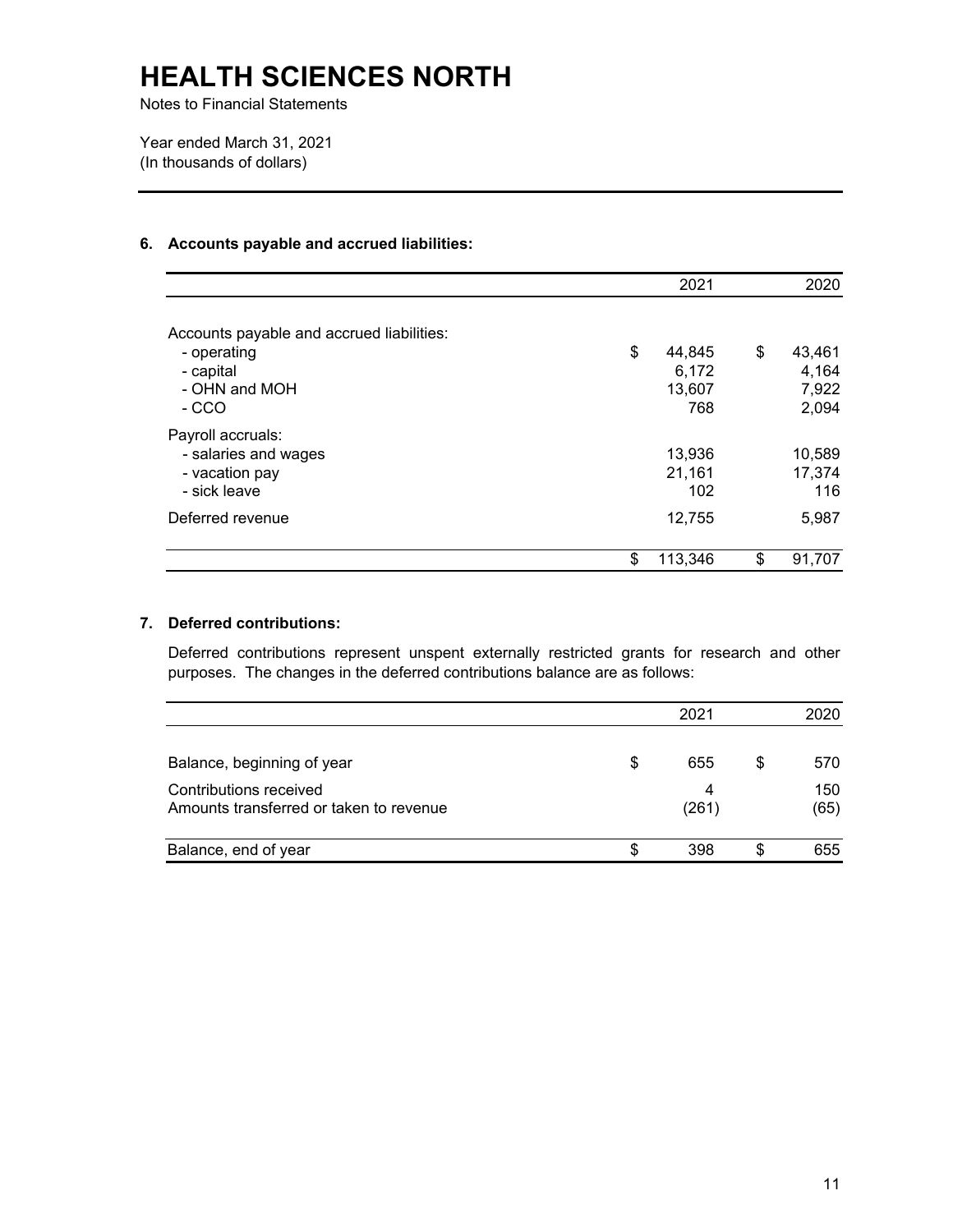Notes to Financial Statements

Year ended March 31, 2021 (In thousands of dollars)

### **8. Deferred capital contributions:**

Deferred capital contributions represent the unamortized and unspent balances of donations and grants restricted for capital asset acquisitions. Details of the continuity of these funds are as follows:

|                                                      | 2021          | 2020          |
|------------------------------------------------------|---------------|---------------|
|                                                      |               |               |
| Balance, beginning of year                           | \$<br>264,606 | \$<br>267,228 |
| Additional contributions<br>Equipment and buildings: |               |               |
| OHN and MOH                                          | 17,426        | 9,026         |
| CCO                                                  | 152           | 263           |
| Northern Cancer Foundation                           | 352           | 2,673         |
| <b>Health Sciences North Foundation</b>              | 2,233         | (106)         |
| City of Greater Sudbury                              |               | 700           |
| Other                                                | 1,750         | 981           |
|                                                      | 21,913        | 13,537        |
| Capital expansion project:                           |               |               |
| MOH - Phase 2 capital expansion project              |               |               |
| City of Greater Sudbury                              | 87            | 113           |
|                                                      | 22,000        | 13,650        |
| Less: amounts amortized to revenue                   | (14, 893)     | (16, 272)     |
| Balance, end of year                                 | \$<br>271,713 | \$<br>264,606 |

The balance of unamortized and unspent funds consists of the following:

|                 | 2021          | 2020          |
|-----------------|---------------|---------------|
|                 |               |               |
| Unamortized     | 270,576<br>\$ | \$<br>263,655 |
| Unspent:        |               |               |
| <b>Building</b> | 947           | 928           |
| Equipment       | 190           | 23            |
|                 | 1,137         | 951           |
|                 | 271,713<br>\$ | \$<br>264,606 |
|                 |               |               |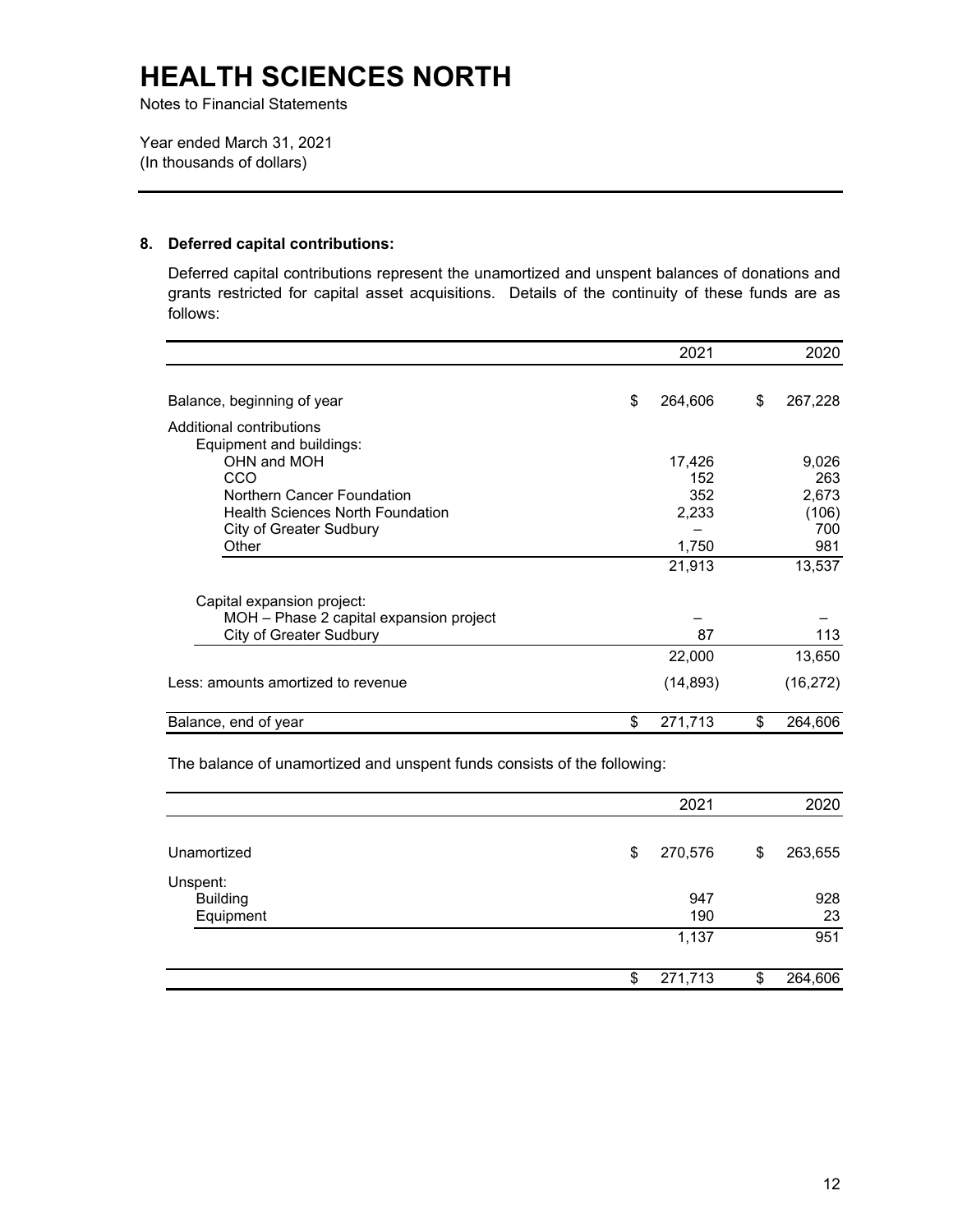Notes to Financial Statements

Year ended March 31, 2021 (In thousands of dollars)

### **9. Employee post-retirement benefits:**

The Hospital sponsors a post-retirement defined benefit plan for medical, life insurance and dental benefits for substantially all unionized full time employees with various cost-sharing arrangements as determined by their collective agreements. The most recent valuation of the employee future benefits was completed as at March 31, 2019. The next full valuation of the plan will be as of March 31, 2022.

The accrued benefit obligation is recorded in the financial statements as follows:

|                                               |     | 2021     |    | 2020    |
|-----------------------------------------------|-----|----------|----|---------|
|                                               |     |          |    |         |
| Accrued benefit obligation, beginning of year | \$  | 28,783   | \$ | 26,568  |
| Add: benefit costs                            |     | 3,429    |    | 3,502   |
|                                               |     | 32,212   |    | 30,070  |
| Less: benefit contributions                   |     | (1, 573) |    | (1,287) |
|                                               |     |          |    |         |
| Balance, end of year                          | \$. | 30,639   | S. | 28,783  |

Similar to most post-employment benefit plans (other than pension) in Canada, the Hospital's plan is not pre-funded, resulting in a plan deficit equal to the accrued benefit obligation.

The significant actuarial assumptions adopted in measuring the Hospital's accrued benefit obligations are as follows:

|                                          | 2021  | 2020  |
|------------------------------------------|-------|-------|
|                                          |       |       |
| Discount rate                            | 3.00% | 3.25% |
| Dental care cost trend rate              | 4.00% | 4.00% |
| Initial health care cost trend rate      | 6.00% | 6.00% |
| Health care cost trend rate declining to | 4.00% | 4.00% |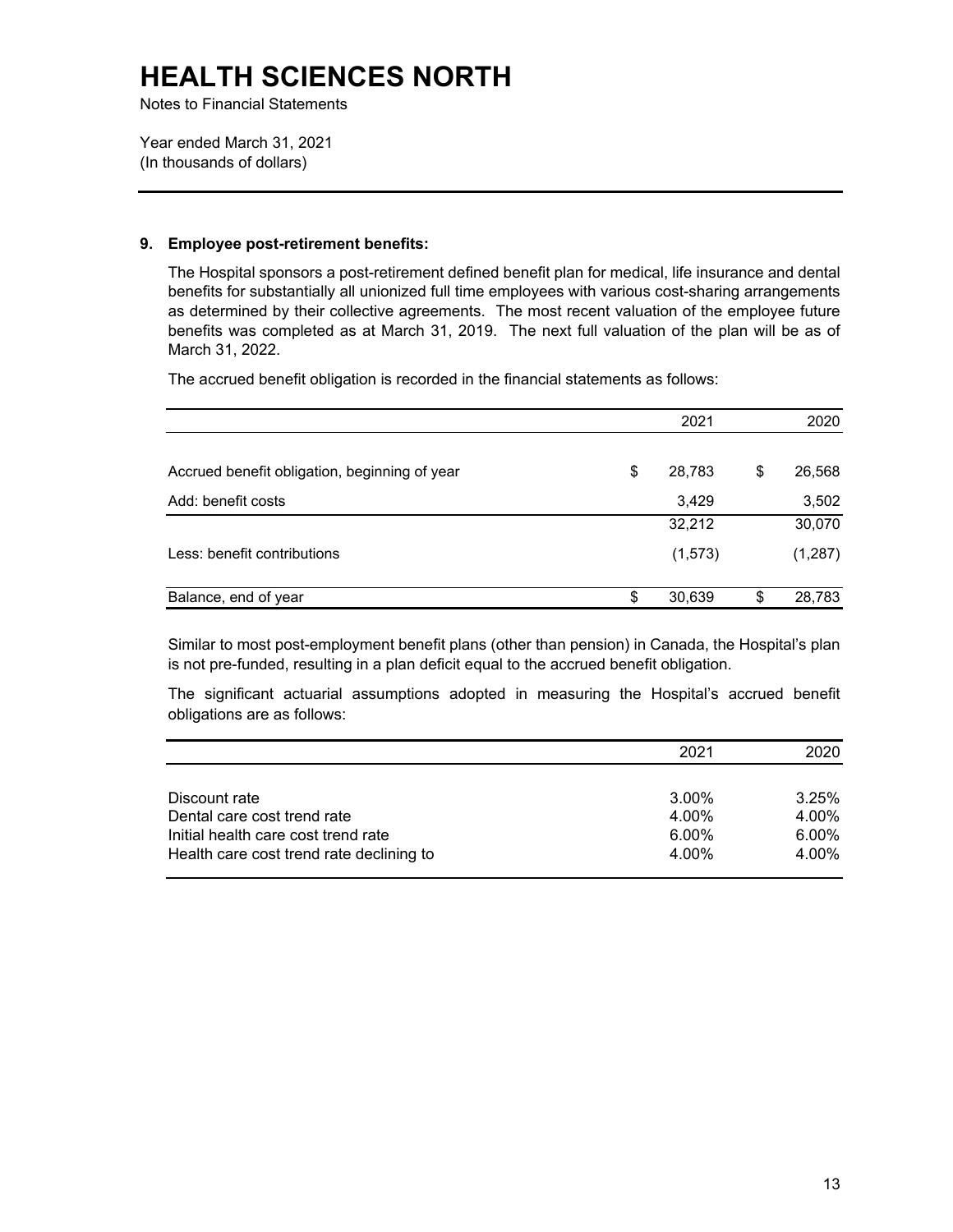Notes to Financial Statements

Year ended March 31, 2021 (In thousands of dollars)

#### **10. Long-term obligations:**

|                                 | 2021         | 2020                |
|---------------------------------|--------------|---------------------|
| Long-term debt (a)<br>Other (b) | \$<br>26,665 | \$<br>23,666<br>217 |
|                                 | 26,665       | 23,883              |
| Less: current portion           | (1,209)      | (1, 554)            |
|                                 | \$<br>25,456 | \$<br>22,329        |

(a) Long-term debt:

Long-term debt consists of:

- (i) Demand non-revolving loan to \$22,000 to finance capital expenditures. The loan bears interest at 4.42% and is being repaid in unblended monthly payments over 20 years. This facility is a consolidation of various facilities drawn on in prior years. As at March 31, 2021, \$13,573 (2020 - \$14,345) is drawn on this facility.
- (ii) Demand revolving loan to \$10,400 to finance parking lot improvements. The loan bears interest at a rate of prime less 0.25% and is being repaid in unblended monthly payments over 20 years. As at March 31, 2021, a total of \$8,897 (2020 - \$9,321) is drawn on the facility.
- (iii) Demand revolving loan to \$11,700 to finance the Health Capital Management Solution project. The loan bears interest at a rate of prime less 0.85% and will be repaid in unblended monthly payments over 10 years. As at March 31, 2021, a total of \$1,913 (2020 - \$Nil) is drawn on the facility.
- (iv) Demand revolving loan to \$35,000 to finance the Electronic Medical Records project. The loan bears interest at a rate of prime less 0.85% and will be repaid in unblended monthly payments over 10 years. As at March 31, 2021, a total of \$2,282 (2020 - \$Nil) is drawn on the facility.

Principal repayments of long-term debt are as follows:

| 2022       | \$<br>1,209  |
|------------|--------------|
| 2023       | 1,394        |
| 2024       | 1,648        |
| 2025       | 1,658        |
| 2026       | 1,668        |
| Thereafter | 19,088       |
|            |              |
|            | \$<br>26,665 |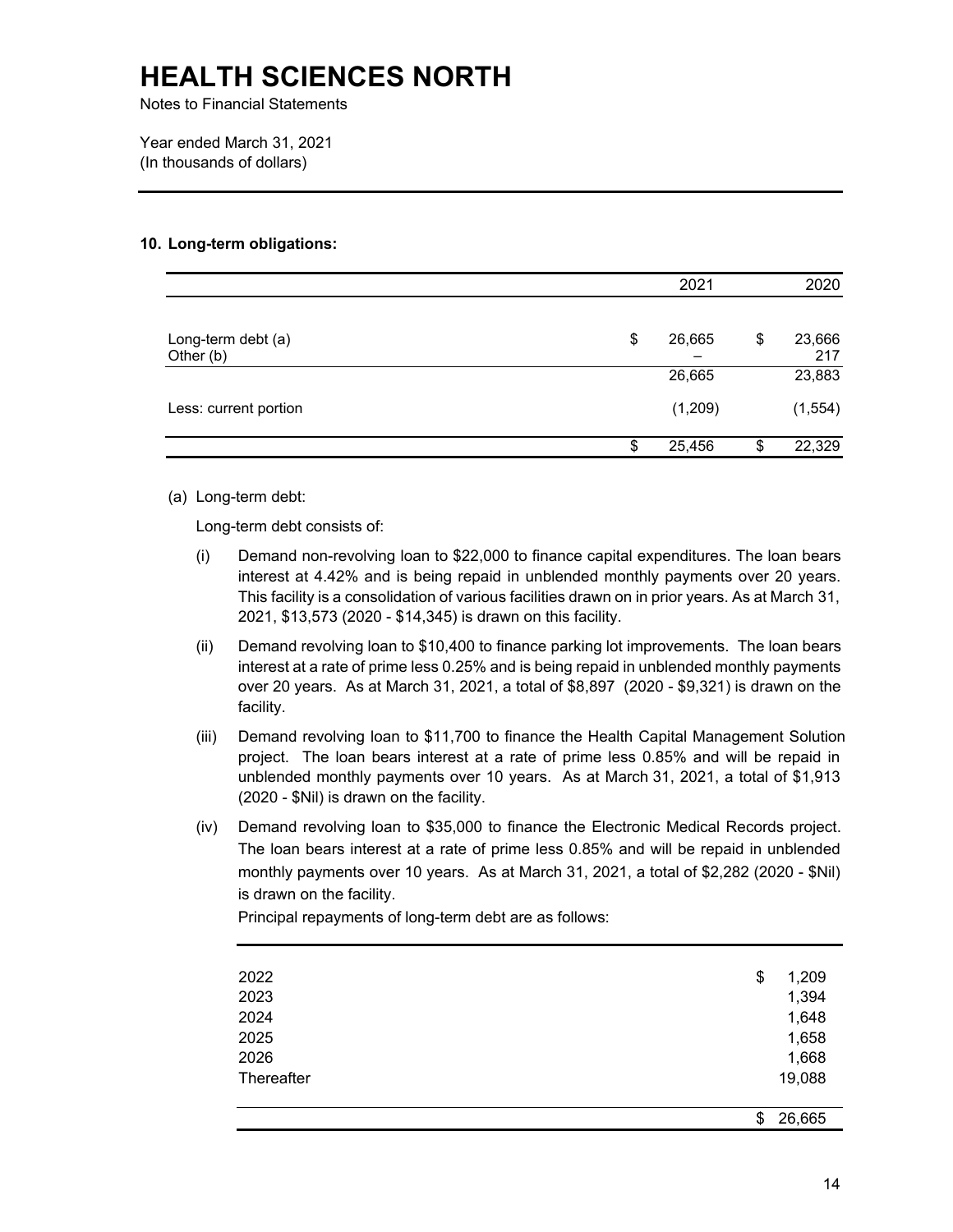Notes to Financial Statements

Year ended March 31, 2021 (In thousands of dollars)

### **10. Long-term obligations (continued):**

(b) Other:

The Hospital has entered into a six-year capital lease for equipment ending February 2021. The lease is being repaid in blended monthly lease payments of \$20 and an annual interest rate of 2.85%.

### **11. Change in non-cash working capital:**

|                                          | 2021            |    | 2020     |
|------------------------------------------|-----------------|----|----------|
| Accounts receivable                      | \$<br>(37, 647) | \$ | 4,998    |
| Inventories                              | (6, 417)        |    | (1, 463) |
| Prepayments                              | (3,890)         |    | (16)     |
| Accounts payable and accrued liabilities | 21,639          |    | 4,018    |
| Current portion of long-term obligations | (345)           |    | (15)     |
|                                          | \$<br>(26, 660) | S  | 7.522    |

### **12. Pension plan:**

Substantially all of the employees of the Hospital are members of the Plan which is a multi-employer defined benefit plan. Contributions to the Plan made during the year on behalf of employees amounted to \$21,908 (2020 - \$21,456) and are included in employee benefits in the statement of operations.

### **13. Other entities:**

This section addresses disclosure requirements regarding the Hospital's relationships with related entities. The relationship can be one of economic interest, significant influence, joint control or control.

#### (a) Foundations and Volunteer Association:

The Hospital has an economic interest in the Health Sciences North Foundation. The Health Sciences North Foundation was created for the purpose of promoting and participating in fundraising programs in order to raise money for capital projects and to assist in undertaking all phases of medical research. At March 31, 2021, the amount owing to the Hospital from the Foundation was \$225 (2020 - \$94). During the year, the Hospital received donations amounting to \$3,398 (2020 - \$1,063) from the Health Sciences North Foundation.

The Hospital has an economic interest in the Northern Cancer Foundation. The Northern Cancer Foundation was created for the purpose of promoting and participating in fundraising activities throughout the northeastern Ontario region to support cancer research and cancer care programs of the Northeast Cancer Program. At March 31, 2021, the amount owing to the Hospital from the Foundation was \$1,622 (2020 - \$2,637). During the year, the Hospital received donations amounting to \$1,291 (2020 - \$2,727) from the Northern Cancer Foundation.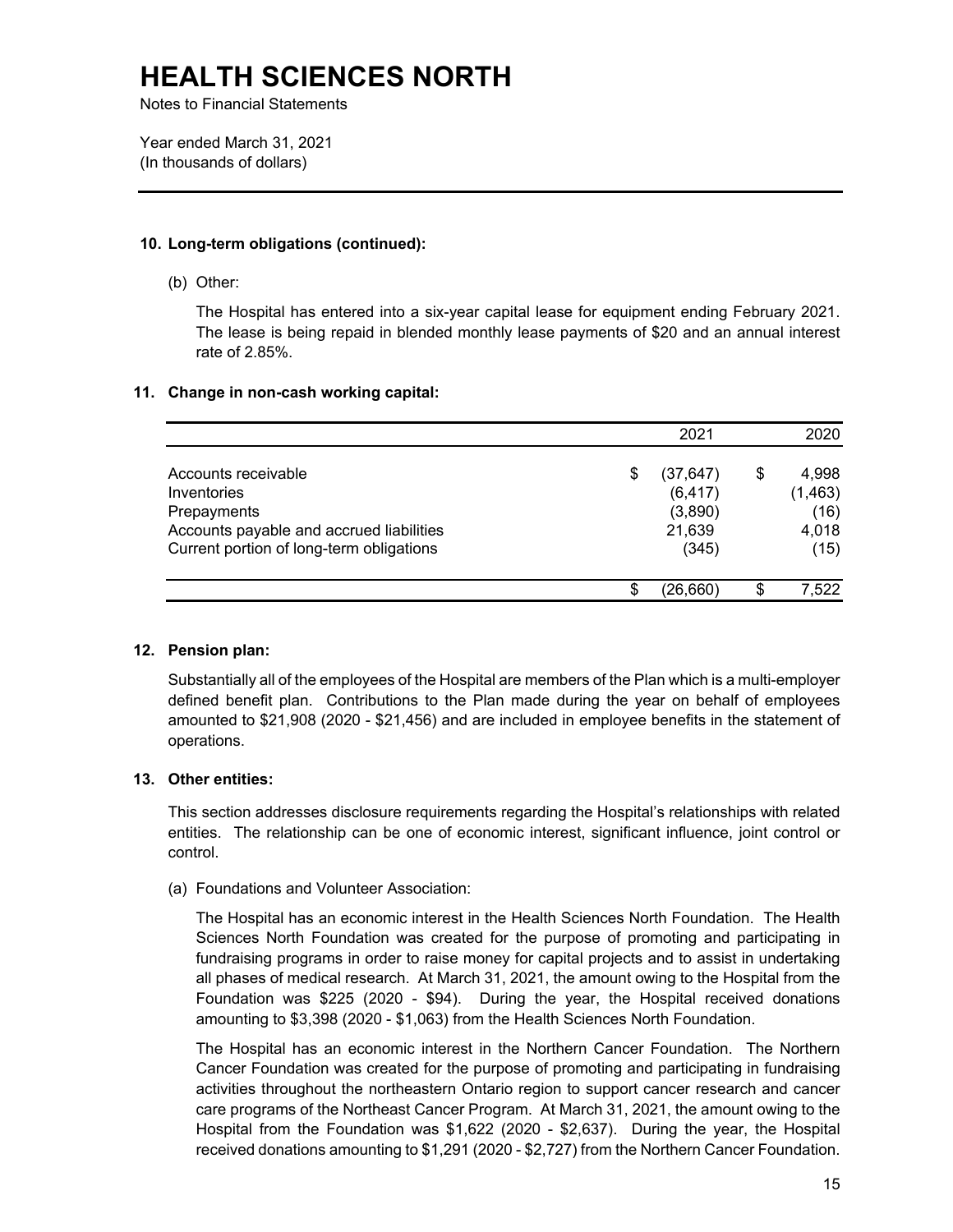Notes to Financial Statements

Year ended March 31, 2021 (In thousands of dollars)

#### **13. Other entities (continued):**

(a) Foundations and Volunteer Association (continued):

The Hospital has an economic interest in the Health Sciences North Volunteer Association. The Health Sciences North Volunteer Association was created for the purpose of promoting and participating in fundraising activities in order to raise money for capital equipment, health related community projects and volunteer activities. At March 31, 2021, the amount owing to the Hospital from the Association was \$150 (2020 - \$Nil).

The Hospital has an economic interest in the NEO Kids Foundation. The NEO Kids Foundation was created for the purpose of promoting and participating in fundraising activities to raise money to support services, equipment, and research for young patients. At March 31, 2021, the amount owing to the Hospital from the Foundation was \$161 (2020 - \$142). During the year, the Hospital received donations amounting to \$158 (2020 - \$66) from the NEO Kids Foundation.

(b) Sudbury Hospital Services:

The Hospital has significant influence in Sudbury Hospital Services ("SHS"). As of December 24, 2020 the Hospital has disposed of the SHS property and operations have been wound down. SHS previously provided ware-washing and transportation services to the Hospital based on rates reflecting the costs, expenses and disbursements incurred by them in the normal course of business. During the year, the Hospital purchased \$Nil (2020 - \$722) in ware-washing and transportation services from Sudbury Hospital Services. At March 31, 2021, the amount owing to the Hospital from Sudbury Hospital Services was \$Nil (2020 - \$20).

(c) Sudbury Vascular Laboratory Ltd.:

Sudbury Vascular Laboratory Ltd. was created to operate a vascular laboratory. The Hospital controls Sudbury Vascular Laboratory Ltd.

As at March 31, 2021, Sudbury Vascular Laboratory Ltd. had total amounts owing to the Hospital of \$659 (2020 - \$160).

Financial information for 2021 was not available at the time of the audit report date.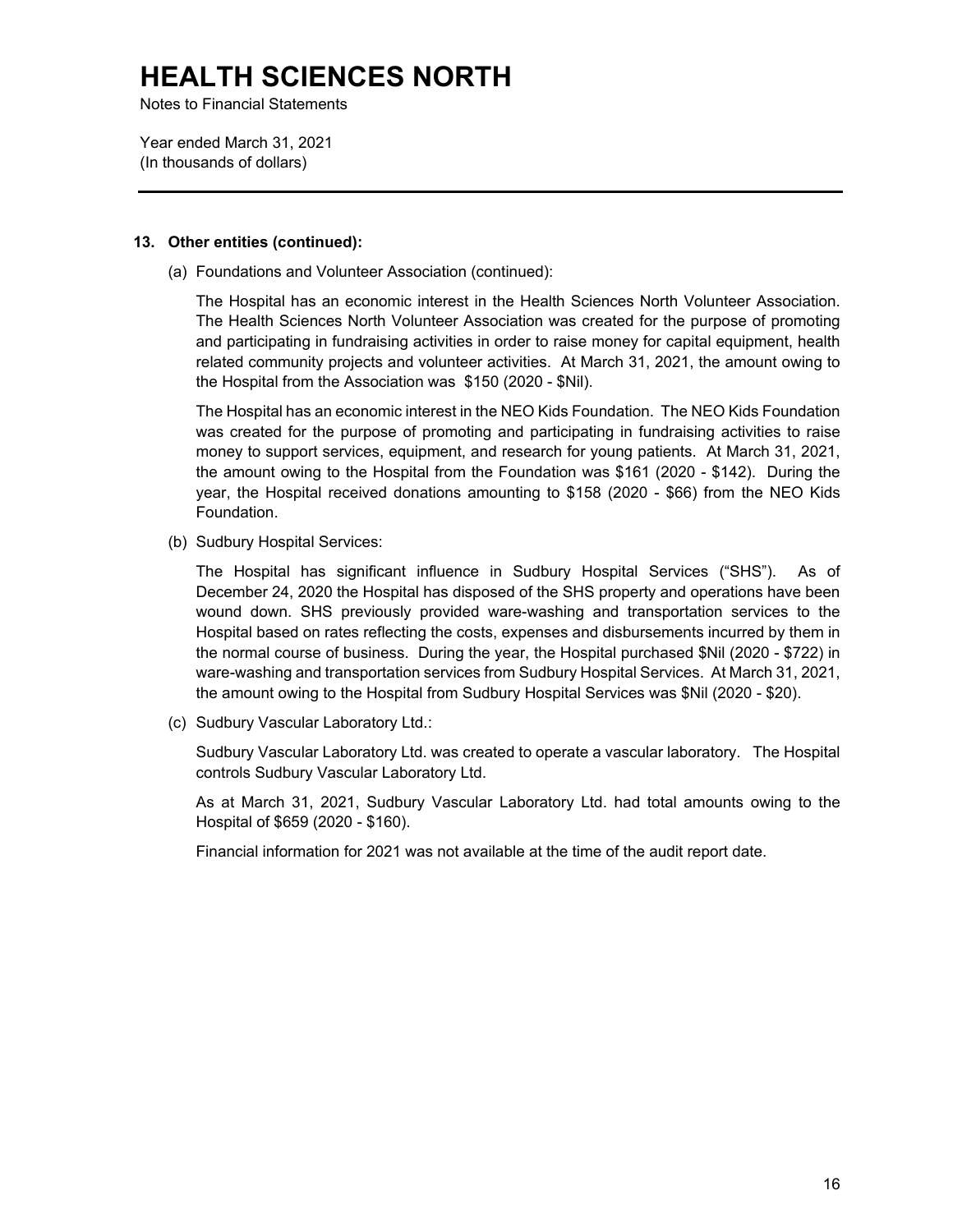Notes to Financial Statements

Year ended March 31, 2021 (In thousands of dollars)

### **13. Other entities (continued):**

(c) Sudbury Vascular Laboratory Ltd. (continued):

A summary of the most recently available pertinent financial information of Sudbury Vascular Laboratory Ltd. is as follows:

|                                                                      | 2020                 | 2019                 |
|----------------------------------------------------------------------|----------------------|----------------------|
| Financial position:                                                  |                      |                      |
| <b>Total assets</b>                                                  | \$<br>799            | \$<br>571            |
| <b>Total liabilities</b><br>Net assets                               | \$<br>554<br>245     | \$<br>555<br>16      |
|                                                                      | \$<br>799            | \$<br>571            |
| Results of operations:<br><b>Total revenue</b><br>Total expenses     | \$<br>1,968<br>1,730 | \$<br>1,823<br>1,748 |
| Excess of revenue over expenses                                      | \$<br>238            | \$<br>75             |
|                                                                      | 2020                 | 2019                 |
| Cash flows:                                                          |                      |                      |
| Cash from operations<br>Cash from financing and investing activities | \$<br>225<br>(38)    | \$<br>151<br>(8)     |
| Increase in cash                                                     | \$<br>187            | \$<br>143            |

(d) Health Sciences North Research Institute:

HSNRI was created on April 1, 2012 to establish a center of excellence in research, education, and training related to health and healthcare delivery. The Hospital has significant influence over HSNRI, a tax-exempt entity without share capital. As at March 31, 2021, HSNRI had total amounts owing to the Hospital of \$1,031 (2020 - \$730).

#### **14. Contingencies:**

(a) Legal matters and litigation:

The Hospital is involved in certain legal matters and litigation, the outcomes of which are not presently determinable. The loss, if any, from these contingencies will be accounted for in the periods in which the matters are resolved. Management is of the opinion that these matters are mitigated by adequate insurance coverage.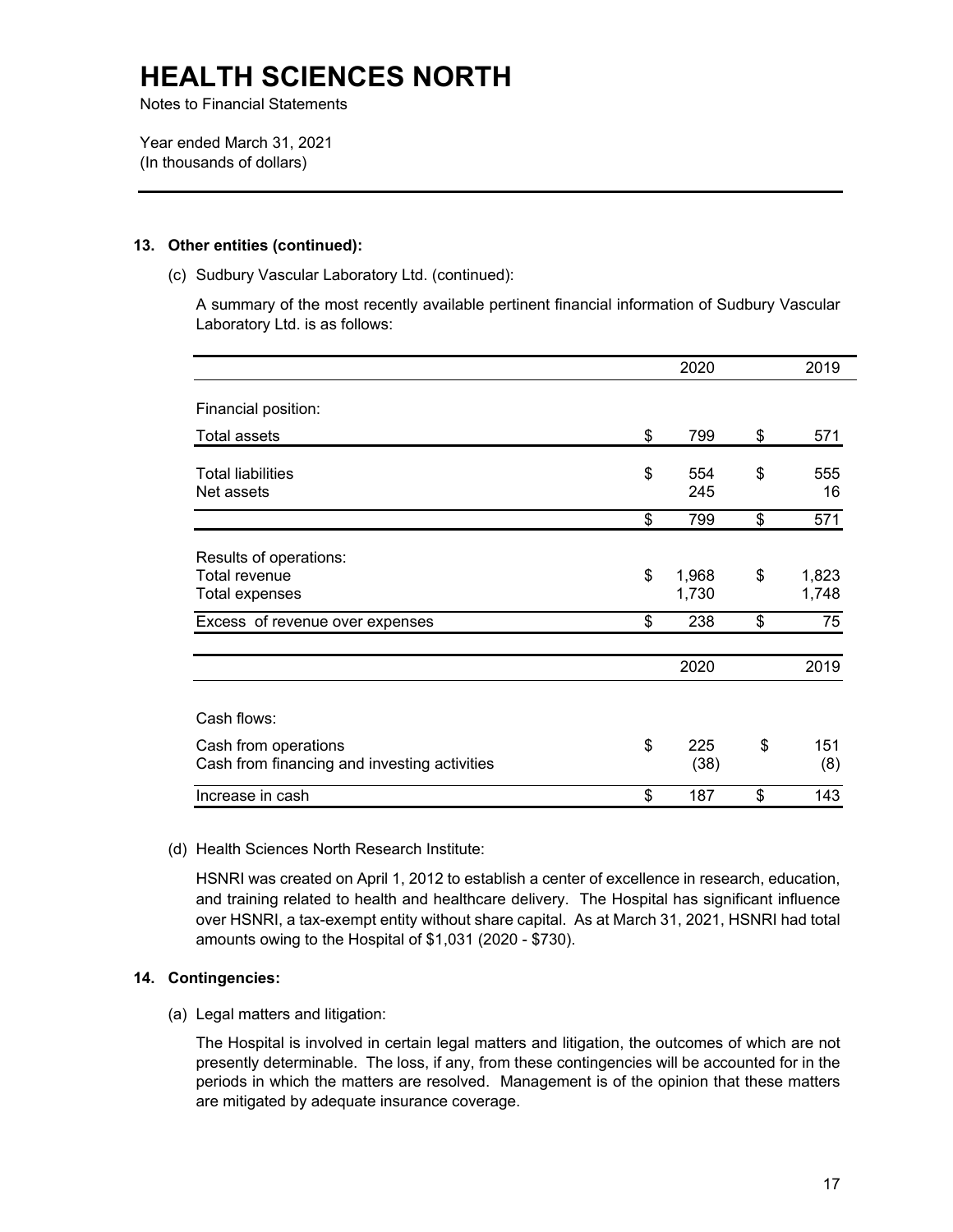Notes to Financial Statements

Year ended March 31, 2021 (In thousands of dollars)

#### **14. Contingencies (continued):**

(b) Employment matters:

During the normal course of operation, the Hospital is involved in certain employment related negotiations and has recorded accruals based on management's estimate of potential settlement amounts where these amounts are reasonably determinable.

(c) Sudbury Hospital Services:

As of April 1, 2019, services previously performed by Sudbury Hospital Services ("SHS") for the Hospital are now being performed in-house. The Hospital has assumed responsibility for the existing net liabilities of SHS as well funding future operating losses until such time as the operations of SHS are wound down.

In connection with this announcement, the Hospital recorded a one-time expense of \$1,289 in the prior year, relating to the write-down of amounts owing from SHS as well as management's estimate of the net liabilities assumed from SHS.

Future operating losses funded by HSN will be recorded in the fiscal period in which they are incurred.

### **15. Financial risks and concentration of credit risk:**

(a) Credit risk:

Credit risk refers to the risk that a counterparty may default on its contractual obligations resulting in a financial loss. The Hospital is exposed to credit risk with respect to accounts receivable and other investments.

The Hospital assesses, on a continuous basis, accounts receivable and provides for any amounts that are not collectible in the allowance for doubtful accounts. The maximum exposure to credit risk of the Hospital at March 31, 2021 is the carrying value of these assets.

Management considers credit risk to be minimal as most of the accounts receivable balance is collected in a timely fashion.

The Hospital follows an investment policy approved by the Board of Directors. The maximum exposure to credit risk of the Hospital at March 31, 2021 is the carrying value of these assets.

There have been no significant changes to the credit risk exposure from 2020.

(b) Liquidity risk:

Liquidity risk is the risk that the Hospital will be unable to fulfill its obligations on a timely basis or at a reasonable cost. The Hospital manages its liquidity risk by monitoring its operating requirements. The Hospital prepares budget and cash forecasts to ensure it has sufficient funds to fulfill its obligations.

Accounts payable and accrued liabilities are generally due within 60 days of the date of an invoice.

There have been no significant changes to the liquidity risk exposure from 2020.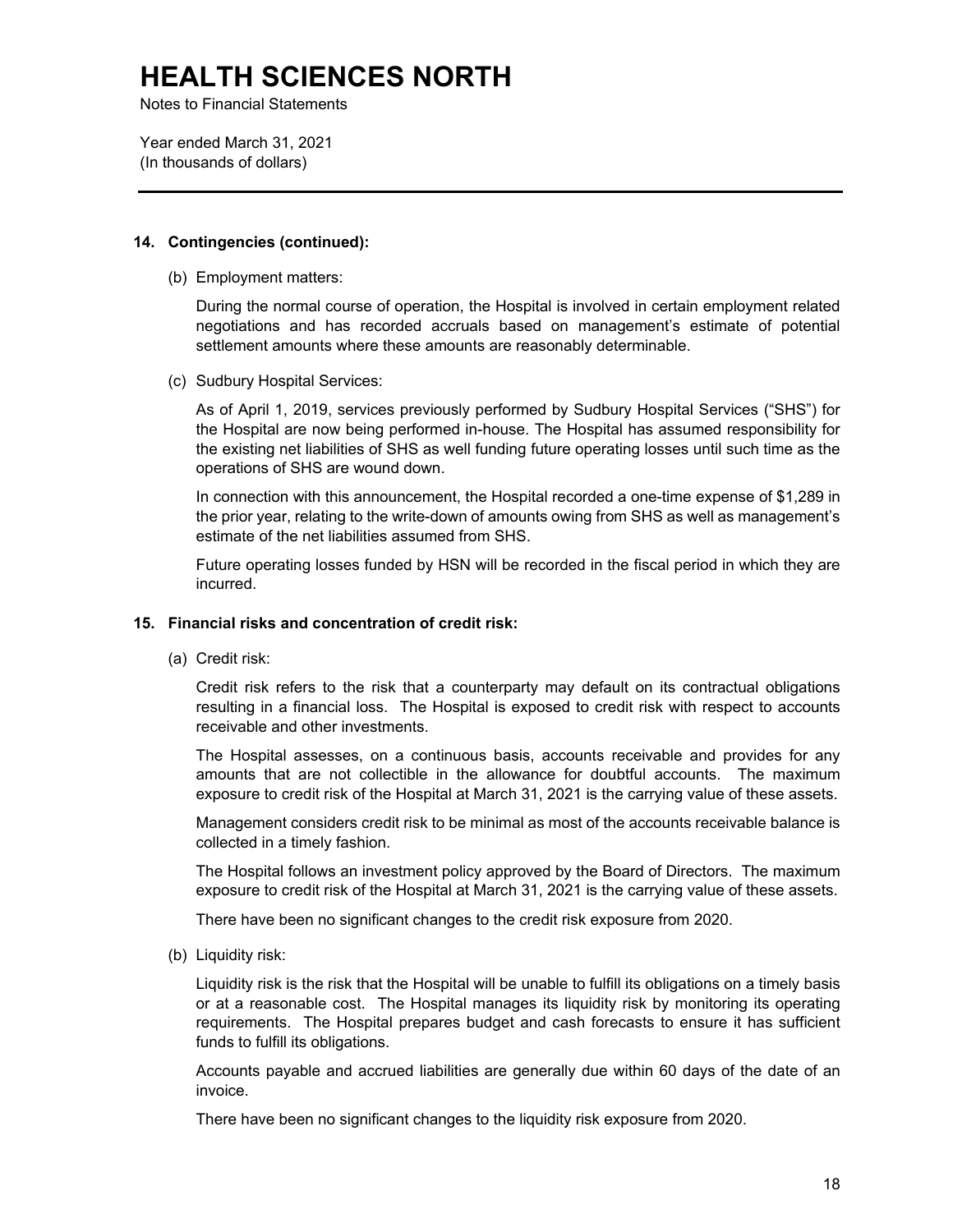Notes to Financial Statements

Year ended March 31, 2021 (In thousands of dollars)

#### **16. Comparative information:**

The financial statements have been reclassified, where applicable, to conform to the presentation used in the current year. The changes do not affect the prior year excess of revenues over expenses.

### **17. Ministry of Health pandemic funding:**

In connection with the ongoing coronavirus pandemic ("COVID-19), the MOH has announced a number of funding programs intended to assist hospitals with incremental operating and capital costs and revenue decreases resulting from COVID-19. In addition to these funding programs, the MOH is also permitting hospitals to redirect unused funding from certain programs towards COVID-19 costs, revenue losses and other budgetary pressures through a broad-based funding reconciliation.

While the MOH has provided guidance with respect to the maximum amount of funding potentially available to the Hospital, as well as criteria for eligibility and revenue recognition, this guidance continues to evolve and is subject to revision and clarification subsequent to the time of approval of these financial statements. The MOH has also indicated that all funding related to COVID-19 is subject to review and reconciliation, with the potential for adjustments during the subsequent fiscal year.

Management's estimate of MOH revenue for COVID-19 is based on the most recent guidance provided by MOH and the impacts of COVID-19 on the Hospital's operations, revenues and expenses. As a result of Management's estimation process, the Hospital has determined a range of reasonably possible amounts that are considered by Management to be realistic, supportable and consistent with the guidance provided by the MOH. However, given the potential for future changes to funding programs that could be announced by the MOH, the Hospital has recognized revenue related to COVID-19 based on the lower end of the range. Any adjustments to Management's estimate of MOH revenues will be reflected in the Hospital's financial statements in the year of settlement.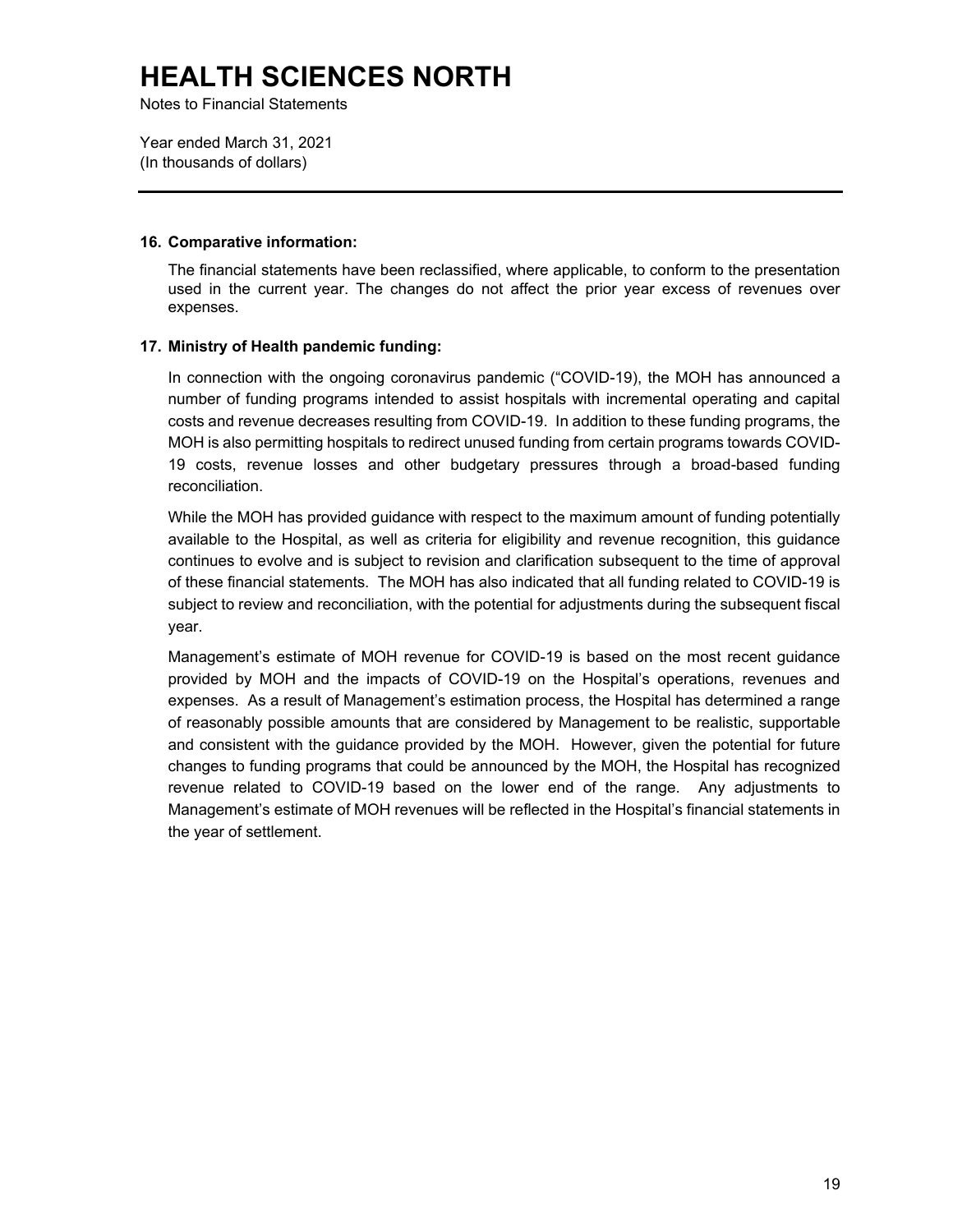Notes to Financial Statements

Year ended March 31, 2021 (In thousands of dollars)

#### **17. Ministry of Health pandemic funding (continued):**

Details of the MOH funding for COVID-19 recognized as revenue in the current year are summarized below:

| Funding for incremental COVID-19 operating expenses                            | \$<br>18,937 |
|--------------------------------------------------------------------------------|--------------|
| COVID-19 laboratory funding                                                    | 7,068        |
| COVID-19 assessment centre funding                                             | 2,976        |
| Pandemic pay funding                                                           | 6,431        |
| Other pandemic funding                                                         | 12,090       |
| Broad-based funding reconciliation for other eligible costs and revenue losses | 7,258        |
| Funding for revenue losses resulting from COVID-19                             | 9,856        |
|                                                                                | 64,616       |
| Less: Provision for future changes to funding programs                         | (12,308)     |
|                                                                                | \$<br>52.308 |

In addition to the above, the Hospital has also recognized \$2,754 in MOH funding for COVID-19 related capital expenditures, which has been recorded as an addition to deferred capital contributions during the year.

### **18. Ministry of Health working capital funding:**

In March 2021, the Hospital was advised that it was eligible for one-time funding to address its working capital deficit. The Hospital is eligible to receive this funding based on defined eligibility criteria with the stipulation that the funding will only be used to reduce the Hospital's working capital deficit and is not to be used for operating purposes.

As at the date of approval of these financial statements, the MOH has provided a preliminary estimate of working capital funding and has indicated that the final amount of funding is subject to further analysis and validation by the MOH. Any future adjustments to working capital funding will be reflected in the Hospital's financial statements in the year of settlement.